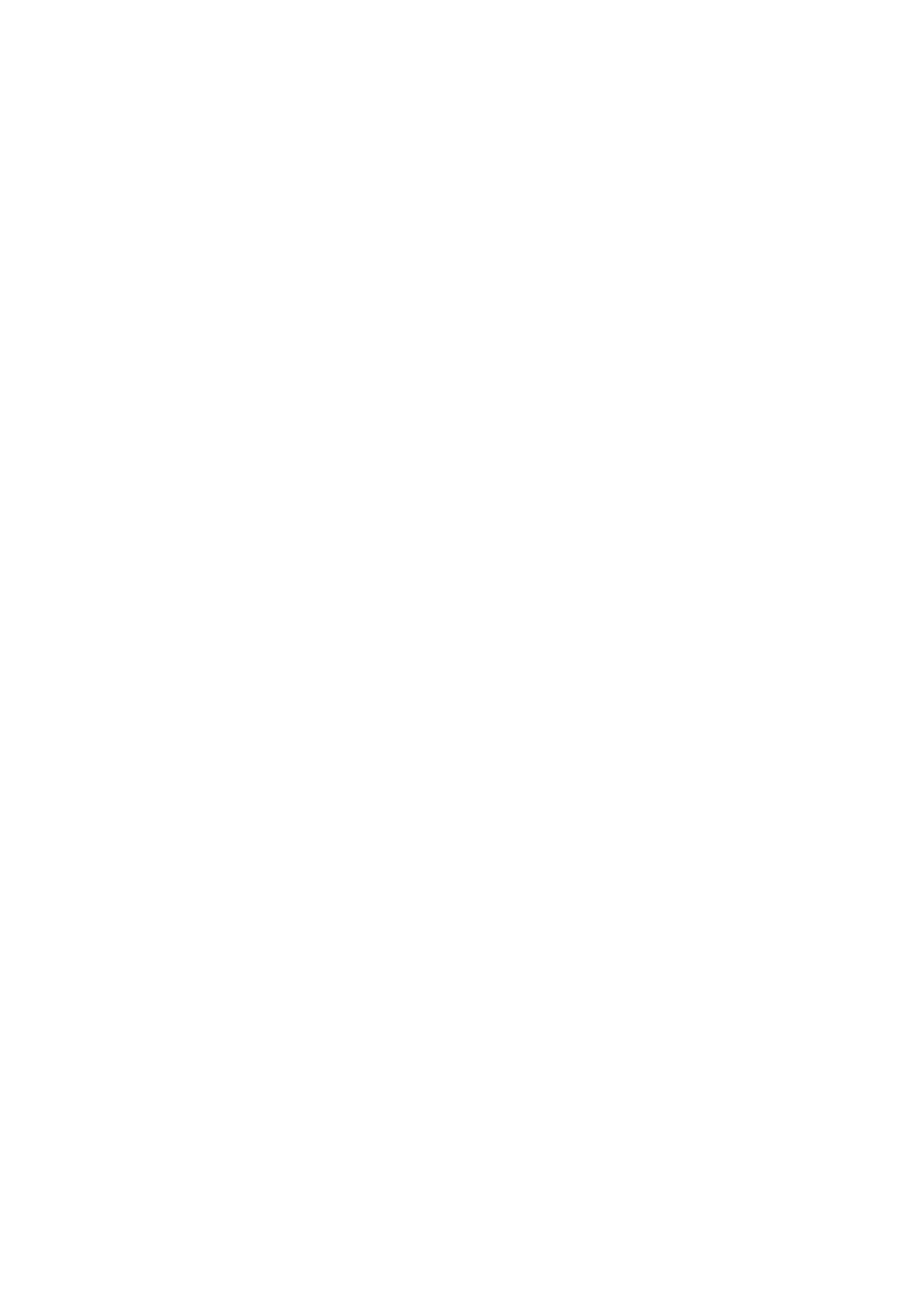## **LOCAL GOVERNMENT ACT 1995**

## SHIRE OF NORTHAM

## **STANDING ORDERS LOCAL LAW 2018**

#### ARRANGEMENT

#### Table of Contents

#### **PART 1—PRELIMINARY**

- 1.1 Citation
- 1.2 Commencement
- 1.3 Application and intent
- 1.4 Interpretation
- 1.5 Repeal
- 1.6 Provisions of the Act, Regulations and other legislation

#### **PART 2—ESTABLISHMENT AND MEMBERSHIP OF COMMITTEES**

- 2.1 Establishment of committees
- 2.2 Types of committees
- 2.3 Delegation of some powers and duties to certain committees
- 2.4 Limits on delegation of powers and duties to certain committees
- 2.5 Appointment of committee members
- 2.6 Tenure of committee membership
- 2.7 Absence from committee meetings
- 2.8 Resignation of committee members
- 2.9 Register of delegations to committees
- 2.10 Committees to report
- 2.11 Reports of committees to be taken as read
- 2.12 Confirmation of committees report
- 2.13 Procedure of report of committees
- 2.14 Withdrawal, correction and amendments of committees
- 2.15 Reports of committees—questions
	- 2.16 Procedure on amendments on reports of the committees
	- 2.17 Non-related motions on reports of committees
	- 2.18 Recommendations of committees—inspection of plans
	- 2.19 Committee procedure
	- 2.20 Rights and responsibilities of members who are not committee members
	- 2.21 Local law applies to committees

#### **PART 3—CALLING AND CONVENING MEETINGS**

- 3.1 Ordinary and special Council meetings
- 3.2 Calling council meetings
- 3.3 Convening council meetings
- 3.4 Calling committee meetings
- 3.5 Public notice of meetings
- 3.6 Attendance by Telephone etc
- 3.7 Attendance by telephone etc after natural disaster

### **PART 4—PRESIDING MEMBER AND QUORUM**

*Division 1—Who presides* 

- 4.1 Who presides
- 4.2 When the Deputy President can act
- 4.3 Who acts if no President
- 4.4 Election of presiding members of committees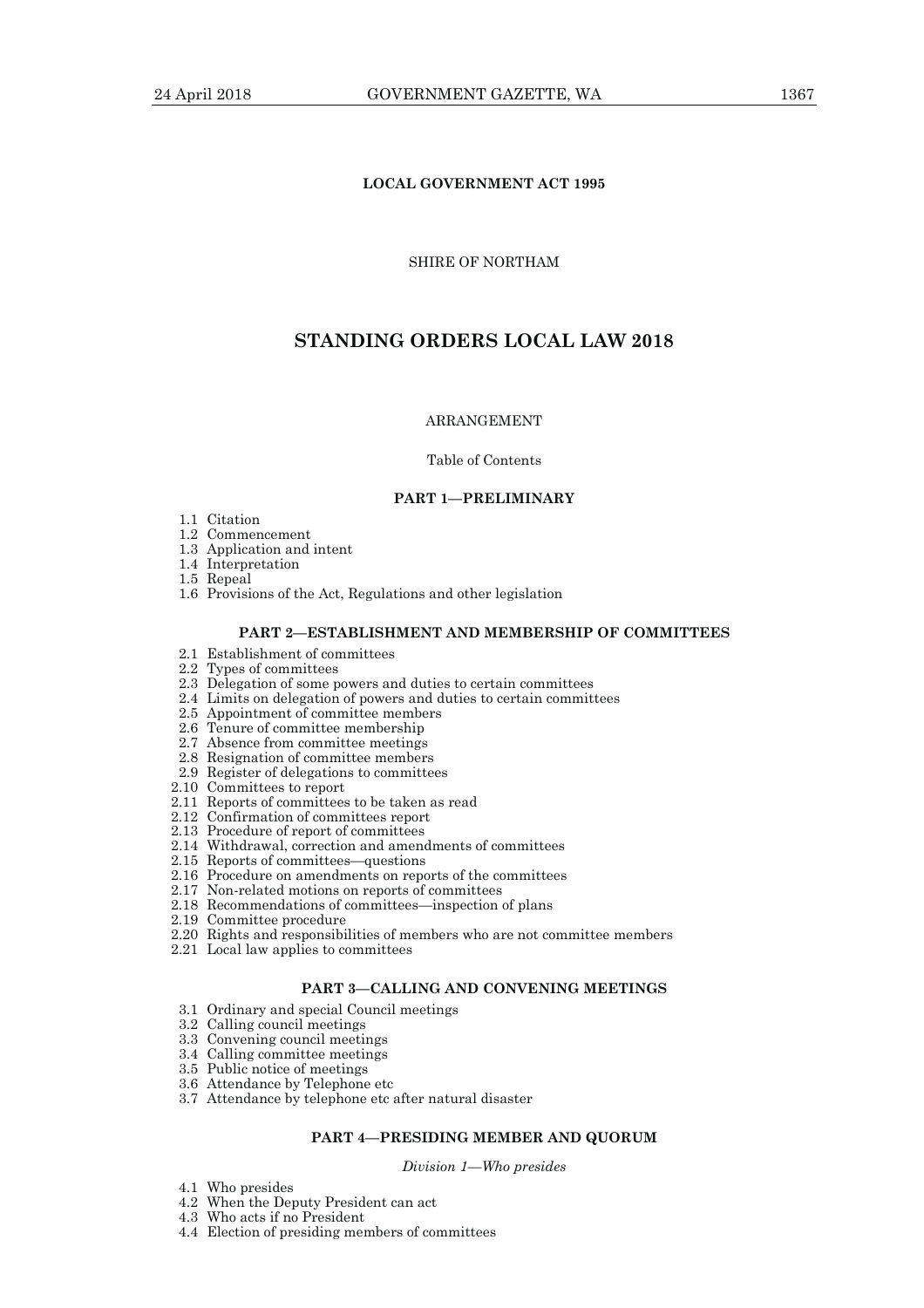- 4.5 Election of deputy presiding members of committees
- 4.6 Functions of deputy presiding members
- 4.7 Who acts if no presiding member

*Division 2—Quorum* 

- 4.8 Quorum for meetings
- 4.9 Reduction of quorum for Council meetings
- 4.10 Reduction of quorum for committee meetings
- 4.11 Procedure where no quorum to begin a meeting
- 4.12 Procedure where quorum not present during a meeting
- 4.13 Names to be recorded

## **PART 5—BUSINESS OF A MEETING**

- 5.1 Business to be specified
- 5.2 Order of business
- 5.3 Motions of which previous notice has been given
- 5.4 New business of an urgent nature
- 5.5 Adoption by exception resolution

## **PART 6—PUBLIC PARTICIPATION**

- 6.1 Meetings generally open to the public
- 6.2 Meetings not open to the public
- 6.3 Question time for the public
- 6.4 Question time for the public at certain meetings
- 6.5 Minimum question time for the public
- 6.6 Procedures for question time for the public
- 6.7 Other procedures for question time for the public
- 6.8 Distinguished visitors
- 6.9 Deputations
- 6.10 Petitions
- 6.11 Presentations
- 6.12 Participation at committee meetings
- 6.13 Council may meet to hear public submissions
- 6.14 Public Inspection of agenda materials
- 6.15 Confidentiality of information withheld
- 6.16 Recording of proceedings
- 6.17 Prevention of disturbance

## **PART 7—QUESTIONS BY MEMBERS**

#### **PART 8—CONDUCT OF MEMBERS**

- 8.1 Members to be in their proper places
- 8.2 Respect to the Presiding Member
- 8.3 Titles to be used
- 8.4 Advice of entry or departure
- 8.5 Members to indicate their intention to speak
- 8.6 Priority of speaking
- 8.7 Presiding Member may take part in debates
- 8.8 Relevance
- 8.9 Speaking twice
- 8.10 Duration of speeches
- 8.11 No speaking after conclusion of debate
- 8.12 No interruption
- 8.13 Personal explanations
- 8.14 No reopening of discussion
- 8.15 Adverse reflection
- 8.16 Withdrawal of offensive language

## **PART 9—PRESERVING ORDER**

- 9.1 Presiding Member to preserve order
- 9.2 Point of order
- 9.3 Procedures on a point of order
- 9.4 Calling attention to breach
- 9.5 Ruling by the Presiding Member
- 9.6 Continued breach of order
- 9.7 Right of Presiding Member to adjourn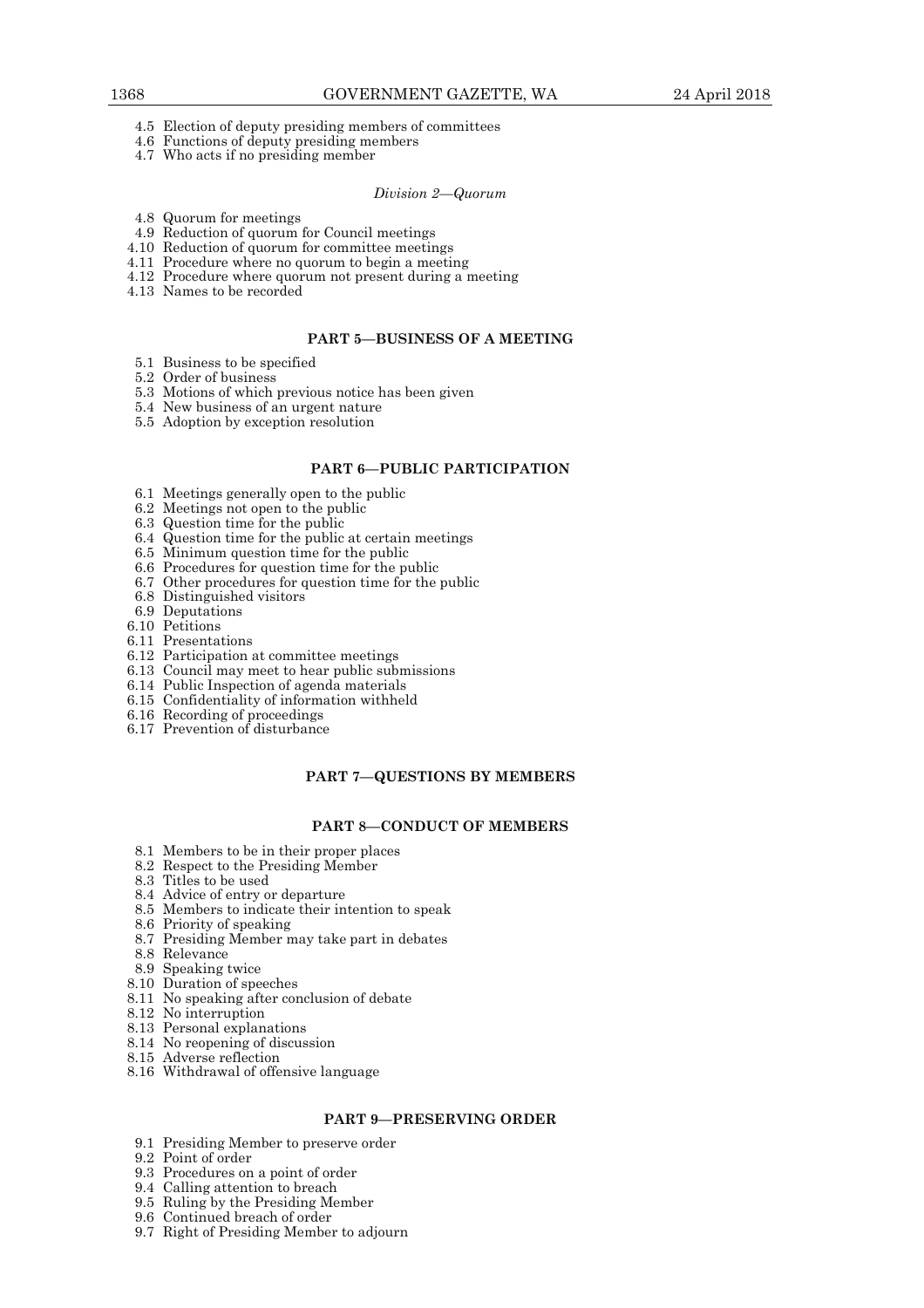## **PART 10—DEBATE OF SUBSTANTIVE MOTIONS**

- 10.1 Motions to be stated and in writing
- 10.2 Motions to be supported
- 10.3 Unopposed business
- 10.4 Only one substantive motion at a time
- 10.5 Order of call in debate
- 10.6 Limit of debate
- 10.7 Member may require question to be read
- 10.8 Consent of seconder required for alteration
- 10.9 Order of amendments
- 10.10 Form of an amendment
- 10.11 Amendment must not negate original motion
- 10.12 Relevance of amendments
- 10.13 Mover of motion may speak on amendment
- 10.14 Effect of an amendment
- 10.15 Withdrawal of motion or amendment
- 10.16 Right of reply

## **PART 11—PROCEDURAL MOTIONS**

- 11.1 Permissible procedural motions
- 11.2 No debate
- 11.3 Who may move
- 11.4 Procedural motions—right of reply on substantive motion
- 11.5 Meeting to proceed to the next business
- 11.6 Debate to be adjourned
- 11.7 Meeting now adjourn
- 11.8 Question to be put
- 11.9 Member to be no longer heard
- 11.10 Ruling of the Presiding Member to be disagreed with

#### **PART 12—DISCLOSURE OF INTERESTS**

12.1 Disclosure of interests

#### **PART 13—VOTING**

- 13.1 Question—when put
- 13.2 Voting
- 13.3 Majorities required for decisions
- 13.4 Method of taking vote

## **PART 14—MINUTES OF MEETINGS**

- 14.1 Keeping of minutes
- 14.2 Content of minutes
- 14.3 Public inspection of unconfirmed minutes
- 14.4 Confirmation of minutes

#### **PART 15—ADJOURNMENT OF MEETING**

- 15.1 Meeting may be adjourned
- 15.2 Effect of adjournment

#### **PART 16—REVOKING OR CHANGING DECISIONS**

- 16.1 Requirements to revoke or change decisions
- 16.2 Limitations on powers to revoke or change decisions
- 16.3 Implementing a decision

## **PART 17—SUSPENSION OF LOCAL LAWS**

- 17.1 Suspension of Local Laws
- 17.2 Where Local Laws do not apply
- 17.3 Cases not provided for in Local Laws

## **PART 18—MEETINGS OF ELECTORS**

- 18.1 Electors' general meetings
- 18.2 Matters for discussion at electors' general meetings
- 18.3 Electors' special meetings
- 18.4 Requests for electors' special meetings
- 18.5 Convening electors' meetings
- 18.6 Who presides at electors' meetings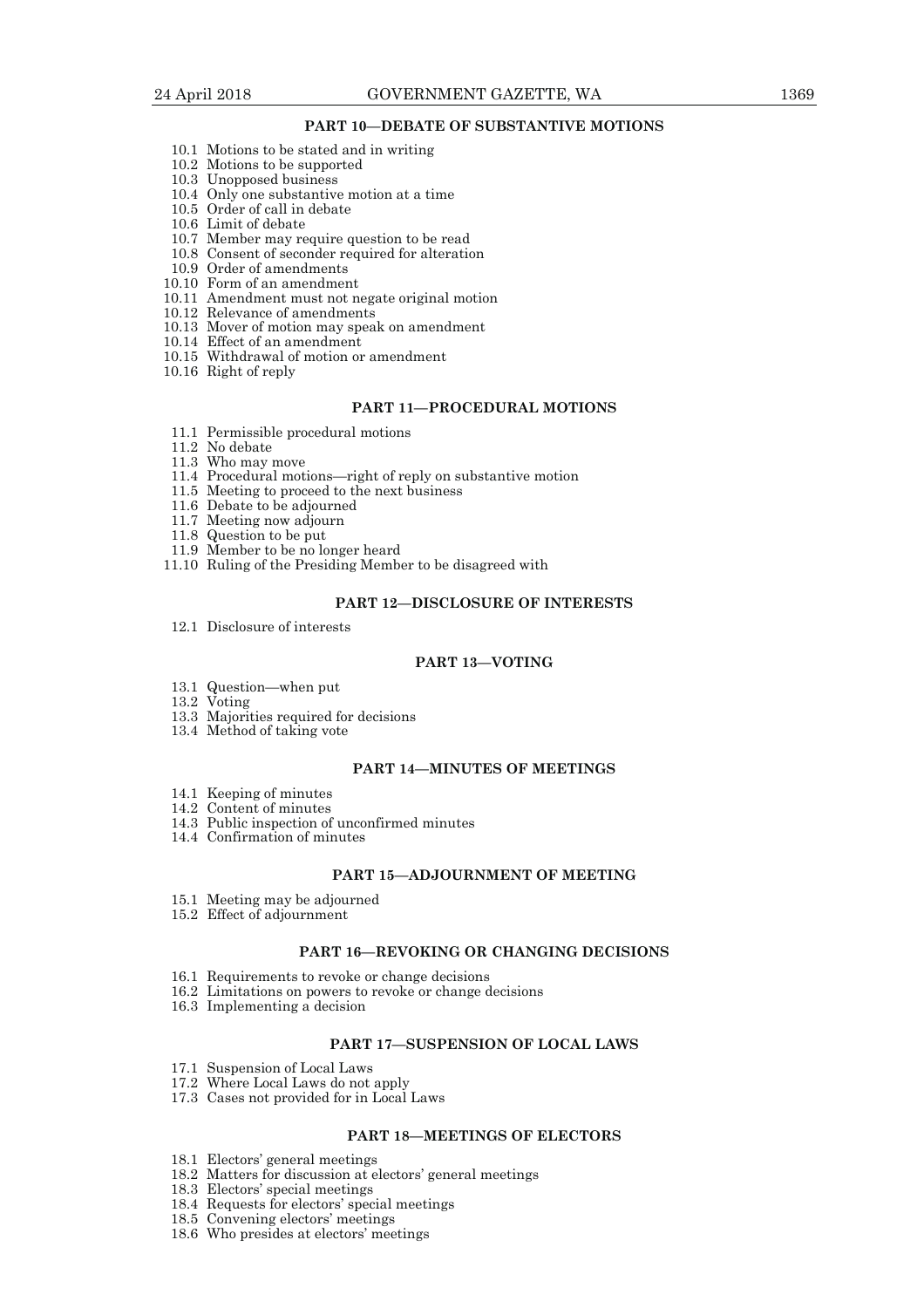- 18.7 Procedure for electors' meetings
- 18.8 Participation of non-electors
- 18.9 Voting at electors' meetings
- 18.10 Minutes of electors' meetings
- 18.11 Decisions made at electors' meetings

## **PART 19—ENFORCEMENT**

- 19.1 Penalty for breach
- 19.2 Who can prosecute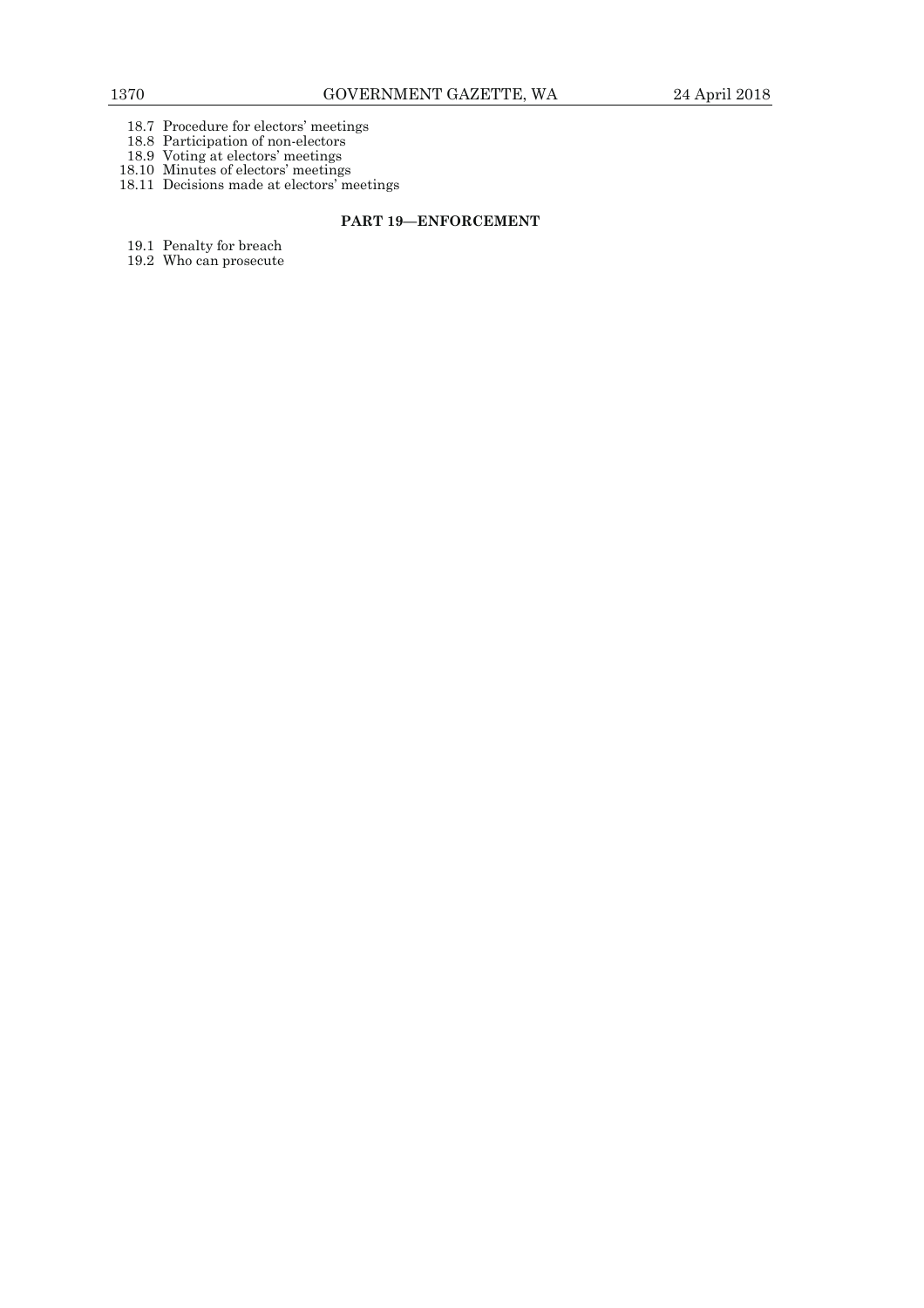## **LOCAL GOVERNMENT ACT 1995**

## SHIRE OF NORTHAM

## **STANDING ORDERS LOCAL LAW 2018**

Under the powers conferred by the *Local Government Act 1995* and under all other relevant powers, the Shire of Northam resolved on 18 April 2018 to make the following local law.

#### **PART 1—PRELIMINARY**

## **1.1 Citation**

This local law may be cited as the *Shire of Northam—Standing Orders Local Law 2018*.

#### **1.2 Commencement**

By virtue of s3.14 of the Act, these Local Laws come into operation 14 days after the date of their publication in the *Government Gazette*.

#### **1.3 Application and intent**

(1) These Local Laws provide rules and guidelines which apply to the conduct of meetings of the Council and its committees and to meetings of electors.

(2) All meetings are to be conducted in accordance with the Act, the Regulations and these Local Laws.

(3) These Local Laws are intended to result in—

- (a) better decision-making by the Council and committees;
- (b) the orderly conduct of meetings dealing with Council business;
- (c) better understanding of the process of conducting meetings; and
- (d) the more efficient and effective use of time at meetings.

#### **1.4 Interpretation**

In these Local Laws unless the context otherwise requires—

**Absolute majority** has the meaning given to it in s1.4 Introductory Matters of the Act;

**75% majority** has the meaning given to it in s1.4 Introductory Matters of the Act;

**Act** means the *Local Government Act 1995*;

**CEO** means the Chief Executive Officer of the Local Government;

**Committee** means a committee of the Council established under s5.8 of the Act;

**Committee meeting** means a meeting of a committee;

**Council** means the Council of the Shire of Northam;

**District** means the district of the Shire of Northam;

**Local Government** means the Shire of Northam;

**President** means the President of the Local Government or other Presiding Member at a Council meeting under s5.6 of the Act;

**Meeting** means a meeting of the Council or a committee, as the context requires;

**Member** has the meaning given to it in s1.4 Introductory Matters of the Act;

**Presiding member** means—

- (a) in respect of the Council, the person presiding under s5.6 of the Act; and
- (b) in respect of a committee, the person presiding under sections 5.12, 5.13 and 5.14 of the Act;

**Regulations** means the *Local Government (Administration) Regulations 1996*;

**Simple majority** means more than 50% of the members present and voting; and,

S**ubstantive motion** means an original motion or an original motion as amended, but does not include an amendment or a procedural motion.

(2) Unless otherwise defined in these Local Laws, the terms and expressions used in these Local Laws are to have the meaning given to them in the Act and Regulations.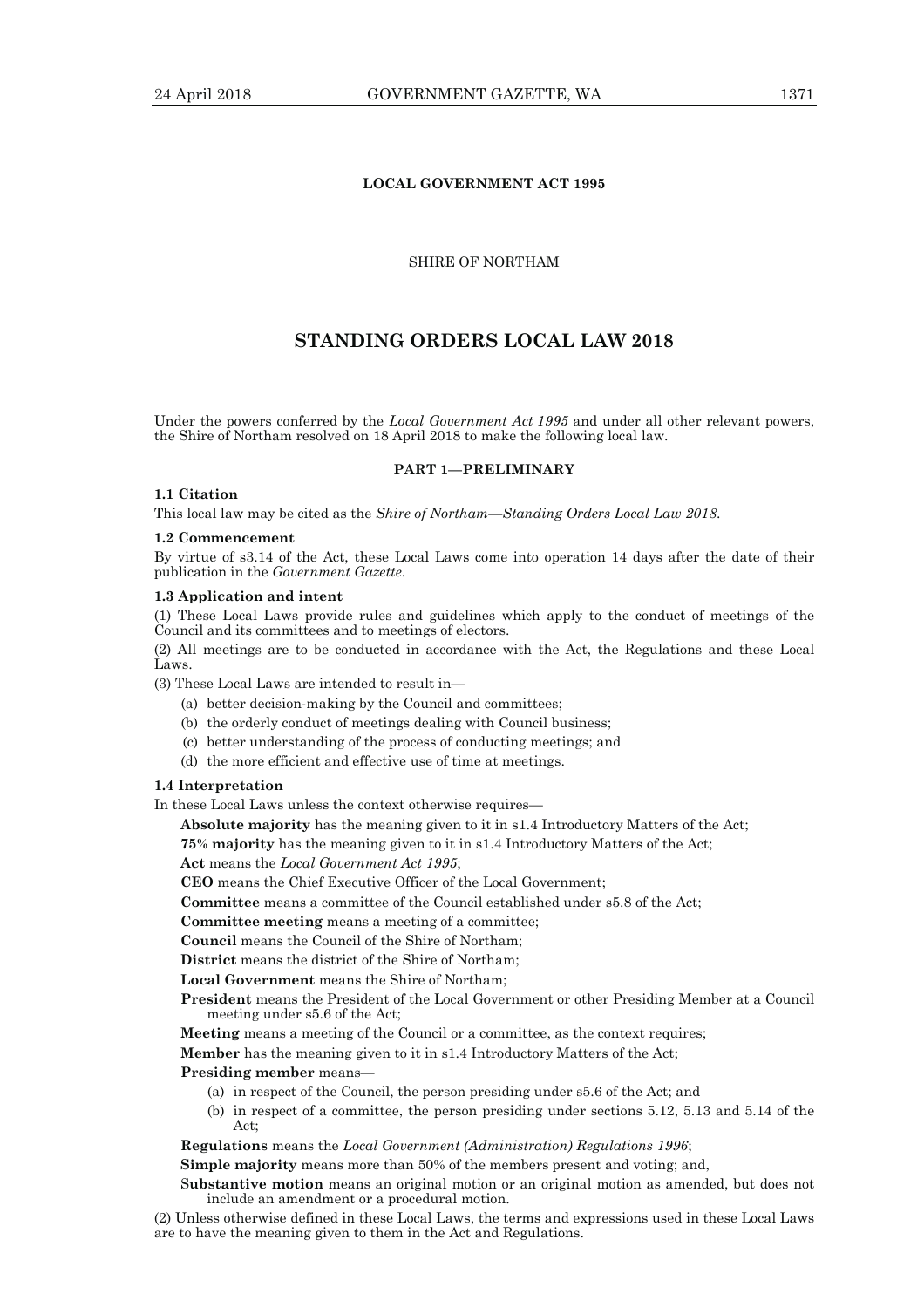## **1.5 Repeal**

This local law repeals the Shire of Northam *Standing Orders Local Law 2008* as published in the *Government Gazette* on 16 September 2008

## **1.6 Provisions of the Act, Regulations and other legislation**

(1) Throughout these Local Laws, provisions of the Act and Regulations, and provisions of other legislation, are reproduced in a boxed format.

(2) The purpose of reproducing these provisions is to assist the reader by giving a fuller picture of related legislative provisions that also apply to meetings of the Council, committees and electors.

(3) The reproduced provisions of the Act and Regulations and other legislation—

- (a) are to be treated as footnotes and are not part of these Local Laws (see section 32(2) of the *Interpretation Act 1984*); and
- (b) reproduce only the provisions that were in force at the time that the Council resolved to adopt these Local Laws and therefore may not necessarily be correct at a future date.

## **PART 2—ESTABLISHMENT AND MEMBERSHIP OF COMMITTEES**

## **2.1 Establishment of committees**

(1) The establishment of committees is dealt with in the Act.

(2) A Council resolution to establish a committee under s5.8 of the Act is to include—

- (a) the terms of reference of the committee;
- (b) the number of council members, officers and other persons to be appointed to the committee;
- (c) the names or titles of the council members and officers to be appointed to the committee;
- (d) the names of other persons to be appointed to the committee or an explanation of the procedure to be followed to determine the appointments; and
- (e) details of the delegation of any powers or duties to the committee under s5.16 of the Act.
- (3) This local law is to apply to the conduct of committee meetings.

## **2.2 Types of committees**

The types of committees are dealt with in s5.9 of the Act.

## **2.3 Delegation of some powers and duties to certain committees**

The delegation of some powers and duties to certain committees is dealt with in s5.16 of the Act. \*Absolute Majority

## **2.4 Limits on delegation of powers and duties to certain committees**

The limits on the delegation of powers and duties to certain committees are dealt with in s5.16 of the Act. \* Absolute Majority

## **2.5 Appointment of committee members**

The appointment of committee members is dealt with in s5.10 of the Act. \*Absolute Majority

## **2.6 Tenure of committee membership**

Tenure of committee membership is dealt with in s5.11 of the Act.

## **2.7 Absence from committee meetings**

If any member of a committee, other than the President, is absent from three consecutive meetings without having obtained consent from the Council or committee, that member's seat on the committee will become vacant.

## **2.8 Resignation of committee members**

The resignation of committee members is dealt with in regulation 4 of the Regulations.

## **2.9 Register of delegations to committees**

The register of delegations to committees is dealt with in s5.18 of the Act.

## **2.10 Committees to report**

A committee—

- (a) is answerable to the Council; and
- (b) is to report on its activities when, and to the extent, required by the Council.

## **2.11 Reports of committees to be taken as read**

The reports and recommendations of every committee shall, when presented to the Council be taken as read.

## **2.12 Confirmation of committees report**

The confirmation and adoption of recommendations of the committee shall be moved by—

- (a) the Chairperson of each committee;
- (b) or if absent, another member of committee;

 (c) if no member of committee is present, a member of the Council nominated by the President; and it shall not be necessary to second the motion to adopt.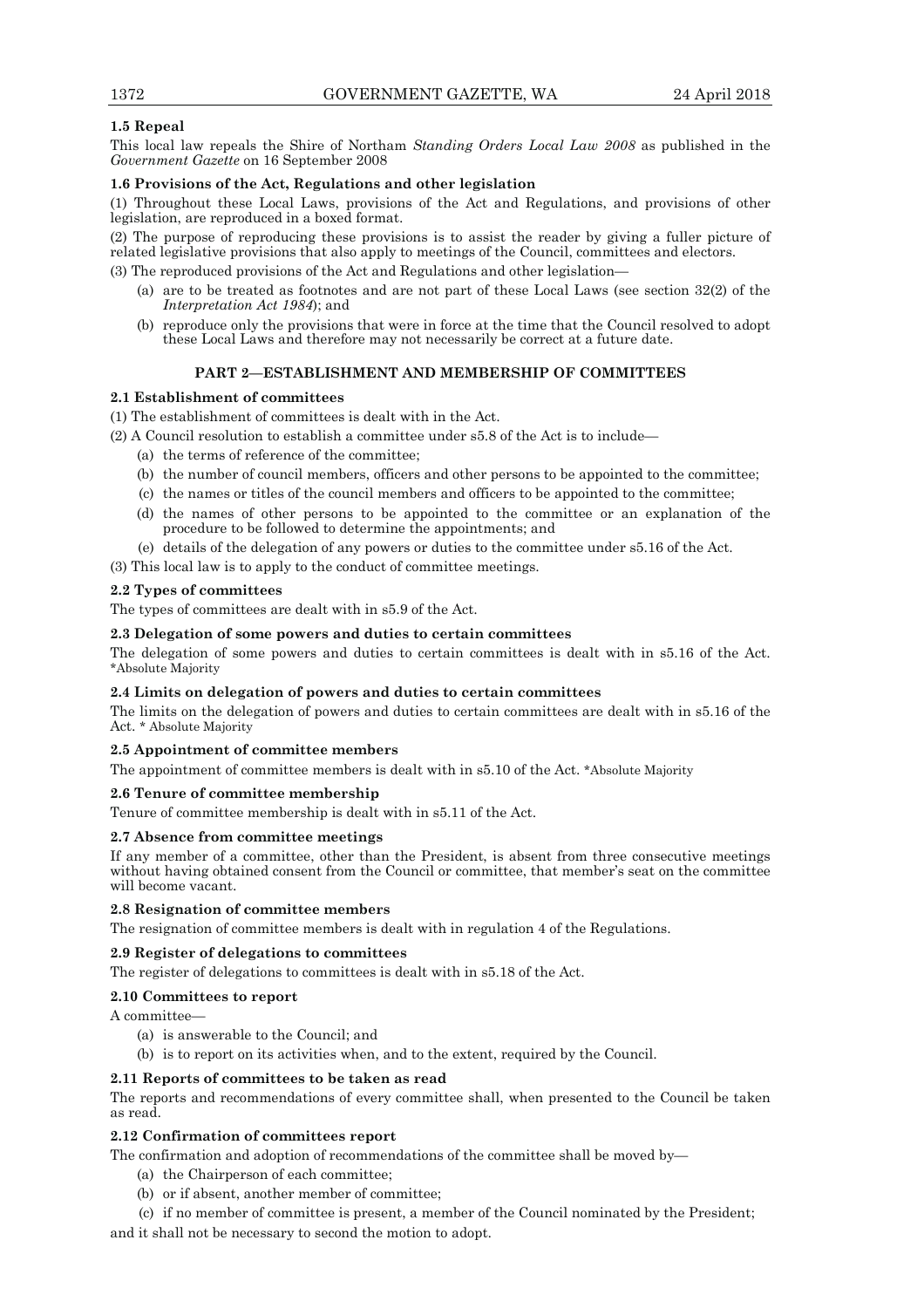#### **2.13 Procedure of report of committees**

(1) Upon the consideration by the Council or any report or recommendations of a committee, the President shall, without further motion, put the recommendations, in numerical order, unless the Council shall otherwise determine.

(2) Each item adopted by the Council shall become a resolution of the Council.

### **2.14 Withdrawal, correction and amendments of committees**

(1) In moving, the adoption of a recommendation of any Committee, the mover may not propose any amendment to any recommendation, except for the correction of a verbal or clerical error.

(2) The Presiding Member of a committee, may be excused from moving the adoption if the Presiding Member wishes to move an amendment to it. In that case, another member of the Council may move the confirmation and adoption of the recommendation.

(3) The Presiding Member or other members of a committee bringing up a recommendation may move the confirmation and adoption of the recommendation.

#### **2.15 Reports of committees—questions**

When a recommendation of any committee of the Council is submitted for confirmation and adoption, any member of that Council may direct questions directly relating to the recommendation—

- (a) through the President;
- (b) to the Presiding Member; or
- (c) any member of the committee bringing up the recommendation. No argument or speeches are permitted.

### **2.16 Procedure on amendments on reports of the committees**

When an amendment is proposed with reference to the adoption or otherwise of any recommendation of any committee, the amendment shall be disposed of before the other proceedings of the committee are considered.

### **2.17 Non-related motions on reports of committees**

A Member of the Council may not move any motion on any report or recommendation of any committee which does not relate to the recommendations presented by the committee.

### **2.18 Recommendations of committees—inspection of plans**

All plans referred to in the recommendations of the committee that may require the consideration of the Council, shall lay on the table of the Council Chamber for the inspection of Members of the Council at the meeting at which the matter is being considered.

#### **2.19 Committee procedure**

Each committee may, subject to the Act, these Standing Orders and any policy made by the Council, regulate its own procedure.

## **2.20 Rights and responsibilities of members who are not committee members**

Members who are not members of a committee may participate in the meeting, only at the invitation of the Presiding Member but they are not entitled to vote.

## **2.21 Local law applies to committees**

Unless otherwise specifically provided, the provisions of this local law apply generally to the proceedings of committees, except for Clause 8.1

## **PART 3—CALLING AND CONVENING MEETINGS**

## **3.1 Ordinary and special Council meetings**

(1) Ordinary and special Council meetings are dealt with in s5.3 of the Act.

(2) An ordinary meeting of the Council, held on a monthly basis or otherwise as determined by the Council, is for the purpose of considering and dealing with the ordinary business of the Council.

(3) A special meeting of the Council is held for the purpose of considering and dealing with Council business that is urgent, complex in nature, for a particular purpose or confidential.

## **3.2 Calling council meetings**

The calling of Council meetings is dealt with in s5.4 of the Act.

## **3.3 Convening council meetings**

(1) The convening of a Council meeting is dealt with in s5.5 of the Act.

(2) Subject to subclause (3), the CEO is to give at least 72 hours notice, for the purposes of section 5.5, in convening a special meeting of the Council.

(3) Where, in the opinion of the President or at least one-third of the Members, there is a need to meet urgently, the CEO may give a lesser period of notice of a special Council meeting.

## **3.4 Calling committee meetings**

The CEO is to call a meeting of any committee when requested by the President, the Presiding Member of a committee or any two members of that committee.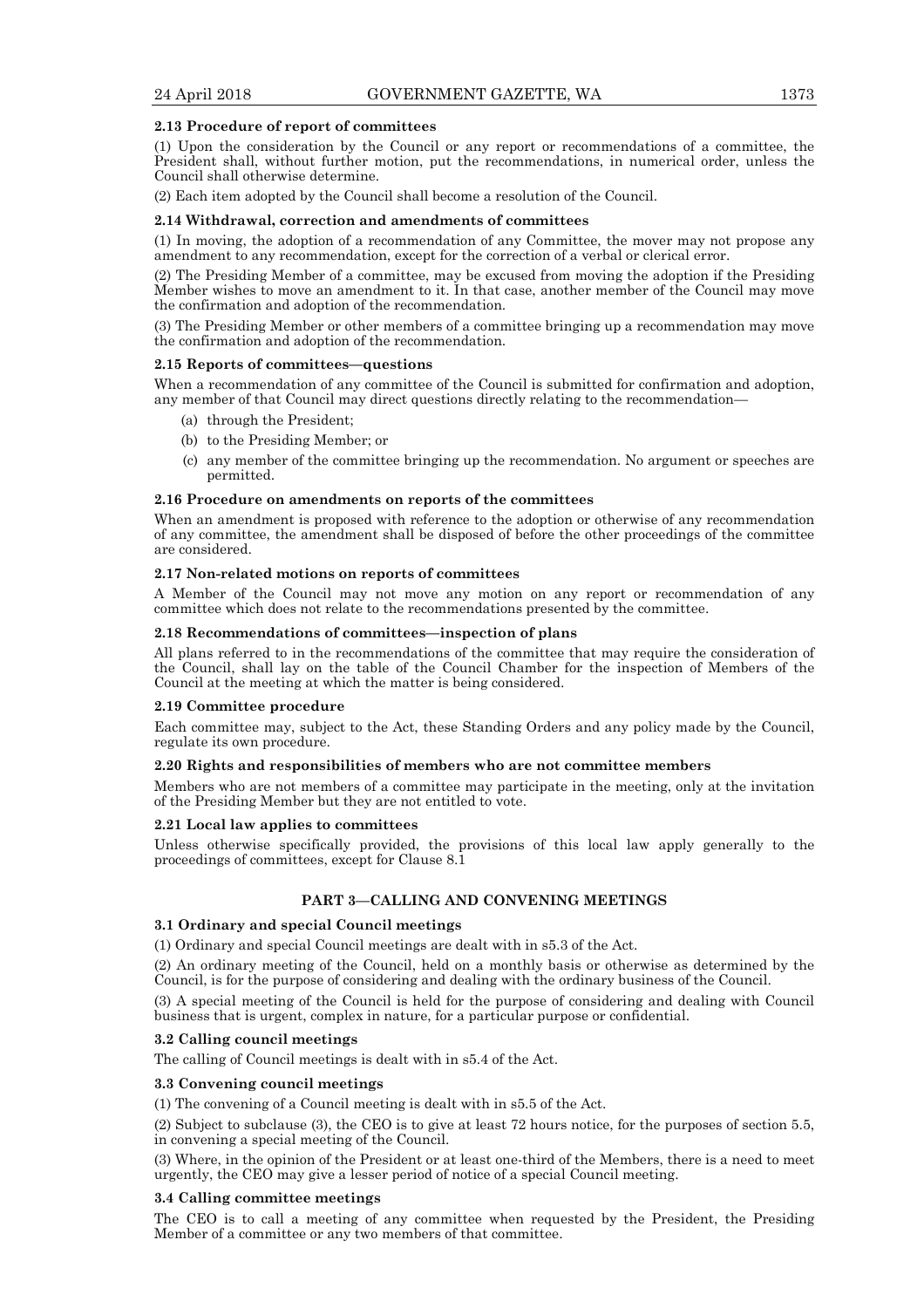## **3.5 Public notice of meetings**

Public notice of meetings is dealt with in the regulation 12 of the Regulations.

## **3.6 Attendance by Telephone etc**

Attending a meeting by telephone or other electronic media is dealt with in regulation 14A of the Regulations.

## **3.7 Attendance by telephone etc after natural disaster**

Attending a meeting by telephone or other electronic media after a natural disaster is dealt with in regulation 14B of the Regulations.

## **PART 4—PRESIDING MEMBER AND QUORUM**

*Division 1—Who presides* 

## **4.1 Who presides**

Who presides at a Council meeting is dealt with in s5.6 of the Act.

## **4.2 When the Deputy President can act**

When the Deputy President can act is dealt with in s5.34 of the Act.

## **4.3 Who acts if no President**

Who acts if there is no President is dealt with in s5.35 of the Act.

## **4.4 Election of presiding members of committees**

The election of Presiding Members of committees and their deputies is dealt with in s5.12 of the Act.

## **4.5 Election of deputy presiding members of committees**

The election of Deputy Presiding Members of committees is dealt with in s5.12 of the Act.

## **4.6 Functions of deputy presiding members**

The functions of Deputy Presiding Members are dealt with in s5.13 of the Act.

## **4.7 Who acts if no presiding member**

Who acts if no Presiding Member is dealt with in s5.14 of the Act.

## *Division 2—Quorum*

## **4.8 Quorum for meetings**

The quorum for meetings is dealt with in s5.19 of the Act.

## **4.9 Reduction of quorum for Council meetings**

The power of the Minister to reduce the number for a quorum and certain majorities is dealt with in s5.7 of the Act.

## **4.10 Reduction of quorum for committee meetings**

The reduction of a quorum for committee meetings is dealt with in s5.15 of the Act. \* Absolute Majority

## **4.11 Procedure where no quorum to begin a meeting**

The procedure where there is no quorum to begin a meeting is dealt with in regulation 8 of the Regulations.

## **4.12 Procedure where quorum not present during a meeting**

If at any time during a meeting a quorum is not present, the Presiding Member is—

- (a) immediately to suspend the proceedings of the meeting for a period of up to 15 minutes; and
- (b) if a quorum is not present at the expiry of that period, the Presiding Member is to adjourn the meeting to some future time or date.

## **4.13 Names to be recorded**

At any meeting—

- (a) at which there is not a quorum present; or
- (b) which is adjourned for want of a quorum,

the names of the Members then present are to be recorded in the minutes.

## **PART 5—BUSINESS OF A MEETING**

## **5.1 Business to be specified**

(1) No business is to be transacted at any ordinary meeting of the Council other than that specified in the agenda, without the approval of the Presiding Member or the Council.

(2) No business is to be transacted at a special meeting of the Council other than that given in the notice as the purpose of the meeting.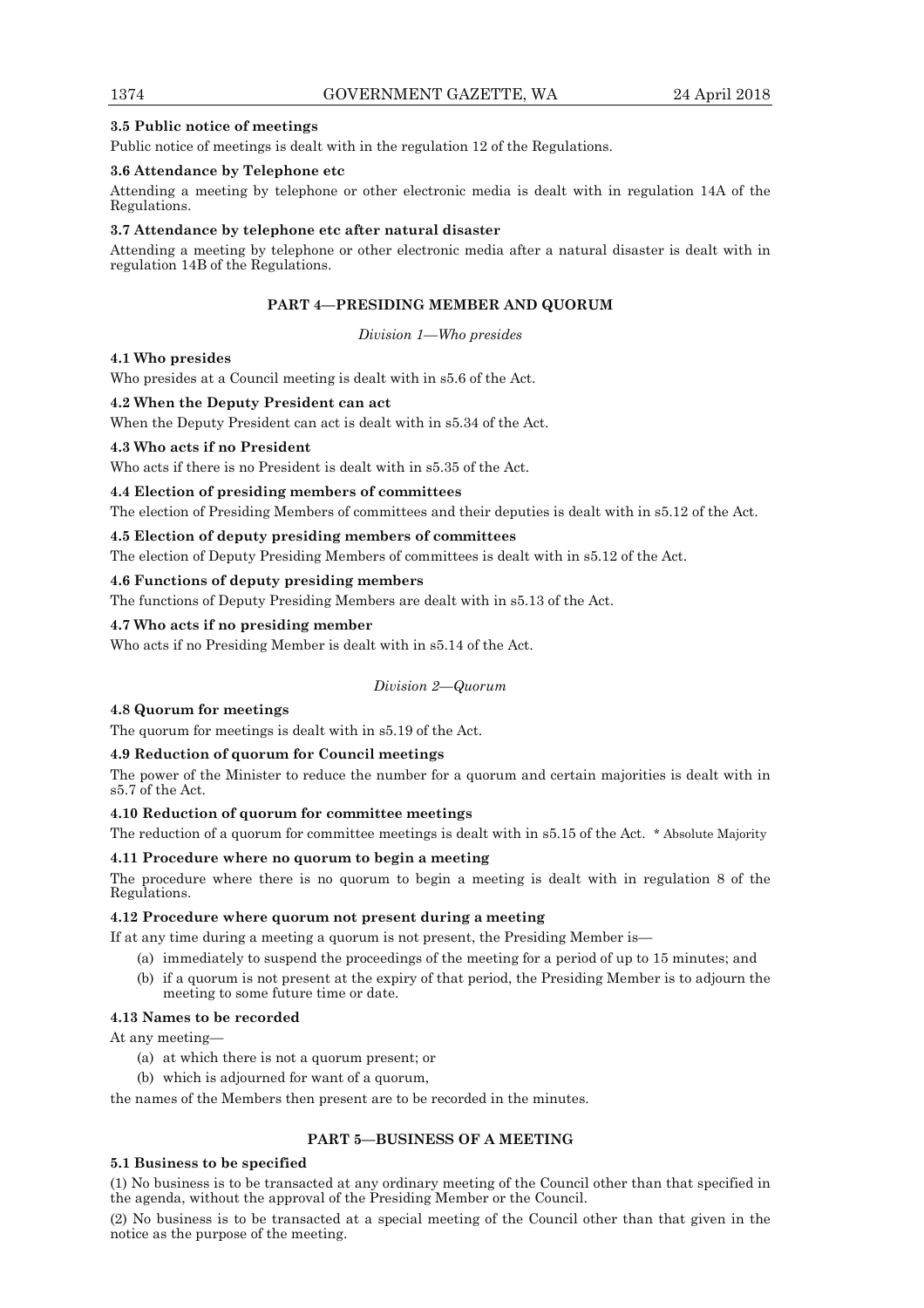(3) Subject to subclause (4), no business is to be transacted at an adjourned meeting of the Council other than that—

- (a) specified in the notice of the meeting which had been adjourned; and
- (b) which remains unresolved.

(4) Where a meeting is adjourned to the next ordinary meeting of the Council then, unless the Council resolves otherwise, the business unresolved at the adjourned meeting is to be dealt with before considering Reports (Item 10) at that ordinary meeting.

#### **5.2 Order of business**

(1) The order of business of an ordinary meeting shall be as decided by the Presiding Member or the CEO, unless the Council resolves what the order of business shall be.

(2) Unless otherwise decided by the Council, the order of business at any special meeting of the Council is to be the order in which that business stands in the agenda of the meeting.

(3) In determining the order of business for any meeting of the Council, the provisions of the Act and Regulations relating to the time at which public question time is to be held are to be observed. *[See section 5.24 of the Act; and regulations 6 & 7 of the Regulations]* 

## **5.3 Motions of which previous notice has been given**

(1) Unless the Act, Regulations or these Local Laws otherwise provide, a Member may raise at a meeting such business as he or she considers appropriate, in the form of a motion, of which notice has been given in writing to the CEO and which has been included on the agenda.

(2) A notice of motion under subclause (1) is to be given at least 7 clear working days before the meeting at which the motion is moved.

(3) A notice of motion is to relate to the good governance of the district.

- (4) The CEO—
	- (a) may with the concurrence of the President, exclude from the notice paper any notice of motion deemed to be, or likely to involve, a breach of any of these Local Laws or any other written law;
	- (b) will inform Members on each occasion that a notice has been excluded and the reasons for that exclusion;
	- (c) may, after consultation with the Member where this is practicable, make such amendments to the form but not the substance as will bring the notice of motion into due form; and
	- (d) may provide to the Council relevant and material facts and circumstances pertaining to the notice of motion on such matters as policy, budget and law.

(5) A motion of which notice has been given is to lapse unless—

- (a) the Member who gave notice of it, or some other Member authorised by the originating Member in writing, moves the motion when called on; or
- (b) the Council on a motion agrees to defer consideration of the motion to a later stage or date.

(6) If a notice of motion is given and lapses under subclause (5), notice of a motion in the same terms or to the same effect is not to be given again for at least 3 months from the date of such lapse.

#### **5.4 New business of an urgent nature**

(1) In cases of extreme urgency or other special circumstances, matters may, on a motion by the Presiding Member that is carried by the meeting, be raised without notice and decided by the meeting.

(2) In subclause (1), 'cases of extreme urgency or other special circumstances' means matters that have arisen after the preparation of the agenda that are considered by the Presiding Member to be of such importance and urgency that they are unable to be dealt with administratively by the Local Government and must be considered and dealt with by the Council before the next meeting.

#### **5.5 Adoption by exception resolution**

(1) In this clause 'adoption by exception resolution' means a resolution of the Council that has the effect of adopting, for a number of specifically identified reports, the officer recommendation as the Council resolution.

(2) Subject to subclause (3), the Local Government may pass an adoption by exception resolution.

(3) An adoption by exception resolution may not be used for a matter—

- (a) that requires a 75% majority or a special majority;
- (b) in which an interest has been disclosed;
- (c) that has been the subject of a petition or deputation;
- (d) that is a matter on which a Member wishes to make a statement; or
- (e) that is a matter on which a Member wishes to move a motion that is different to the recommendation.

## **PART 6—PUBLIC PARTICIPATION**

## **6.1 Meetings generally open to the public**

Meetings being generally open to the public is dealt with in s5.23 of the Act.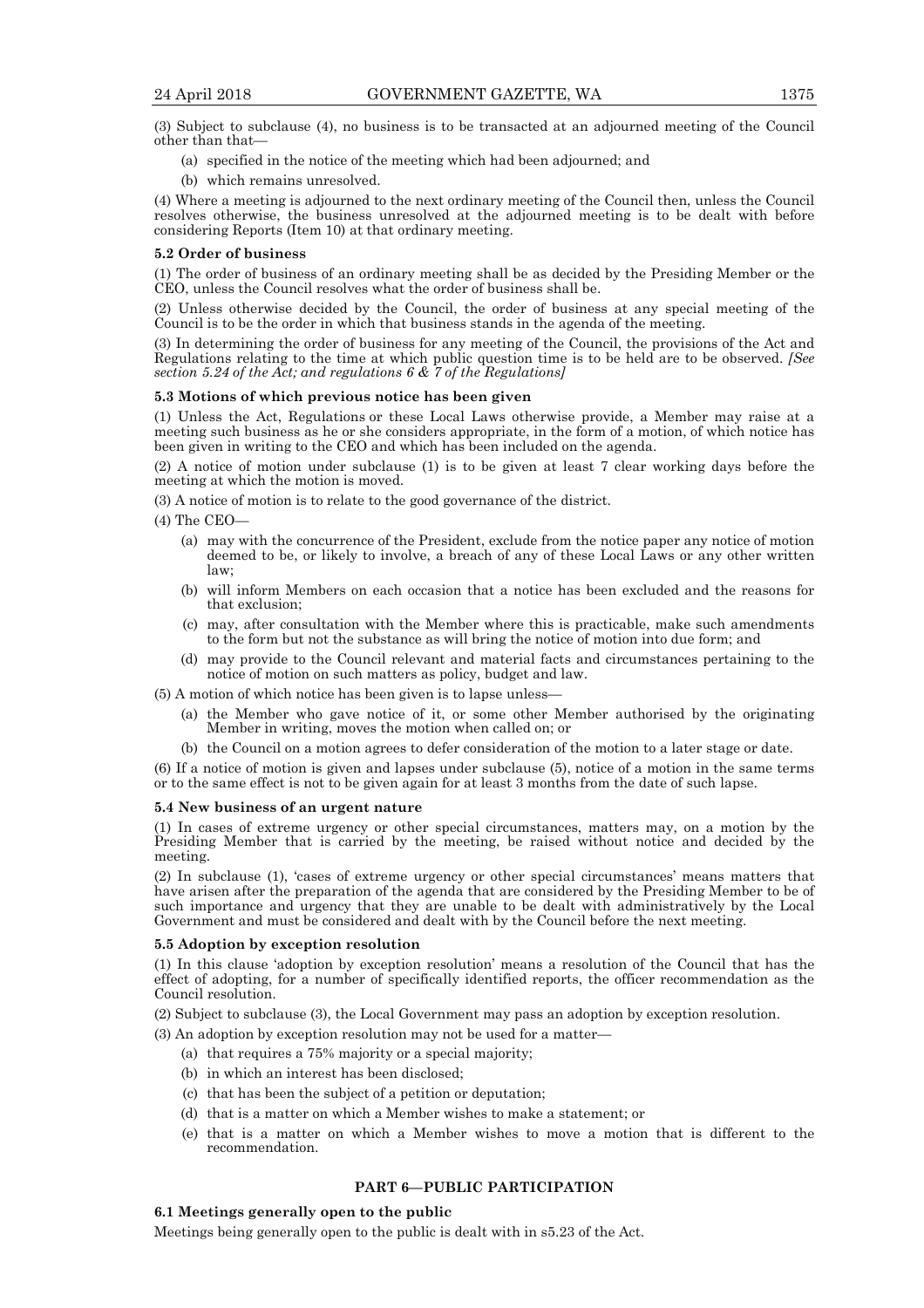## **6.2 Meetings not open to the public**

(1) The CEO may, at any time, recommend that a meeting or part of a meeting be closed to members of the public.

(2) The Council or a committee, in one or more of the circumstances dealt with in the Act, may at any time, by resolution, decide to close a meeting or part of a meeting.

(3) If a resolution under subclause (2) is carried—

- (a) the Presiding Member is to direct everyone to leave the meeting except—
	- (i) the Members;
	- (ii) the CEO; and
	- (iii) any Officer specified by the Presiding Member; and
- (b) the meeting is to be closed to the public until, at the conclusion of the matter justifying the closure of the meeting to the public, the Council or the committee, by resolution, decides otherwise.

(4) A person who fails to comply with a direction under subclause (3)(a) may, by order of the Presiding Member, be removed from the meeting.

(5) While the resolution under subclause (2) remains in force, the operation of clause 8.9 is to be suspended until the Council or the committee, by resolution, decides otherwise.

(6) A resolution under this clause may be made without notice.

(7) Unless the Council resolves otherwise, once the meeting is reopened to members of the public, the Presiding Member is to ensure that any resolution of the Council made while the meeting was closed is to be read out including a vote of a Member to be included in the minutes.

### **6.3 Question time for the public**

Question time for the public is dealt with in s5.24 of the Act.

## **6.4 Question time for the public at certain meetings**

Question time for the public at certain meetings is dealt with in regulation 5 of the Regulations.

### **6.5 Minimum question time for the public**

Minimum question time for the public is dealt with in regulation 6 of the Regulations.

### **6.6 Procedures for question time for the public**

Procedures for question time for the public are dealt with in regulation 7 of the Regulations.

## **6.7 Other procedures for question time for the public**

(1) A member of the public who raises a question during question time, is to state his or her name and address.

(2) A question may be taken on notice by the Council for later response.

(3) When a question is taken on notice the CEO is to ensure that—

- (a) a response is given to the member of the public in writing; and
- (b) a summary of the response is included in the agenda of the next meeting of the Council.

(4) Where a question relating to a matter in which a relevant person has an interest is directed to the relevant person, the relevant person is to—

- (a) declare that he or she has an interest in the matter; and
- (b) allow another person to respond to the question.

(5) Each member of the public with a question is entitled to ask up to 2 questions before other members of the public will be invited to ask their questions.

(6) Where a member of the public provides written questions then the Presiding Member may elect for the questions to be responded to as normal business correspondence.

(7) The Presiding Member may decide that a public question shall not be responded to where—

- (a) the same or similar question was asked at a previous meeting, a response was provided and the member of the public is directed to the minutes of the meeting at which the response was provided;
- (b) the member of the public uses public question time to make a statement, provided that the Presiding Member has taken all reasonable steps to assist the member of the public to phrase the statement as a question; or
- (c) the member of the public asks a question that is offensive or defamatory in nature, provided that the Presiding Member has taken all reasonable steps to assist the member of the public to phrase the question in a manner that is not offensive or defamatory.
- (8) A member of the public shall have two minutes to submit a question.

(9) The Council, by resolution, may agree to extend public question time.

(10) Where an answer to a question is given at a meeting, a summary of the question and the answer is to be included in the minutes.

#### **6.8 Distinguished visitors**

If a distinguished visitor is present at a meeting of the Council, the Presiding Member may acknowledge the presence of the distinguished visitor at an appropriate time during the meeting, and the presence of that visitor shall be recorded in the minutes.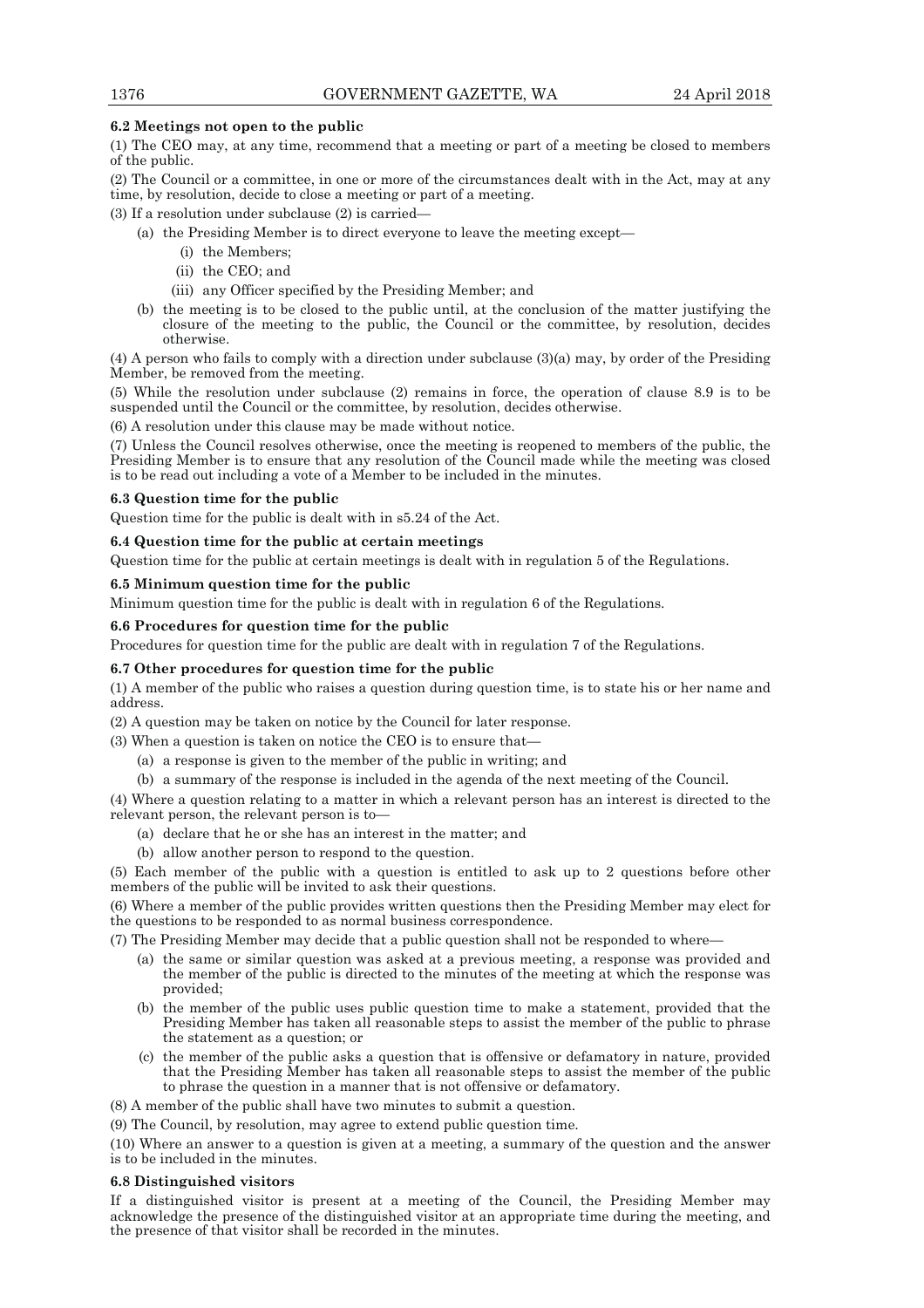#### **6.9 Deputations**

- (1) Any person or group wishing to be received as a deputation by the Council is to either—
	- (a) apply, before the meeting, to the CEO for approval; or
	- (b) with the approval of the Presiding Member, at the meeting, address the Council.
- (2) The CEO may either—
	- (a) approve the request and invite the deputation to attend a meeting of the Council; or
	- (b) refer the request to the Council to decide by simple majority whether or not to receive the deputation.

(3)Any matter which is the subject of a deputation to the Council is not to be decided by the Council until the deputation has completed its presentation.

## **6.10 Petitions**

(1) A petition is to—

- (a) be addressed to the President;
- (b) be made by electors of the district;
- (c) state the request on each page of the petition;
- (d) contain the name, address and signature of each elector making the request, and the date each elector signed;
- (e) contain a summary of the reasons for the request; and
- (f) state the name of the person to whom, and an address at which, notice to the petitioners can be given.

(2) Upon receiving a petition, the Local Government is to submit the petition to the relevant officer to be included in his or her deliberations and report on the matter that is the subject of the petition, subject to subclause (3).

(3) At any meeting, the Council is not to vote on any matter that is the subject of a petition presented to that meeting, unless-

- (a) the matter is the subject of a report included in the agenda; and
- (b) the Council has considered the issues raised in the petition.

#### **6.11 Presentations**

(1) In this clause, a "presentation" means the acceptance of a gift or an award by the Council on behalf of the Local Government or the community.

(2) A presentation may be made to the Council at a meeting only with the prior approval of the CEO.

#### **6.12 Participation at committee meetings**

(1) In this clause a reference to a person is to a person who—

- (a) is entitled to attend a committee meeting;
- (b) attends a committee meeting; and
- (c) is not a member of that committee.

(2) Without the consent of the Presiding Member, no person is to address a committee meeting.

(3) The Presiding Member of a committee may allow a person to make an oral submission to the committee for up to 3 minutes.

(4) A person addressing the committee with the consent of the Presiding Member is to cease that address immediately after being directed to do so by the Presiding Member.

(5) A person who fails to comply with a direction of the Presiding Member under subclause (4) may, by order of the Presiding Member, be removed from the committee room.

(6) The Council may make a policy dealing with the circumstances in which a person may be given consent to address a committee meeting.

#### **6.13 Council may meet to hear public submissions**

(1) Where an item on the agenda at a Council meeting is contentious and is likely be the subject of a number of deputations, the Council may resolve to meet at another time to provide a greater opportunity to be heard.

(2) The CEO and the President shall set the time and date of the meeting to provide the opportunity to be heard.

(3) Where the Council resolves to meet to provide the opportunity to be heard under subclause (1), the Presiding Member shall—

- (a) instruct the CEO to provide local public notice of the time and date when the Council will meet to provide an opportunity to be heard;
- (b) provide a written invitation to attend the meeting to provide the opportunity to be heard to all members of the public who have applied under clause 6.9 to make a deputation on the issue; and
- (c) cause minutes to be kept of the meeting to provide the opportunity to be heard.

(4) A meeting held under subclause (1) shall be conducted only to hear submissions. The council shall not make resolutions at a meeting to provide the opportunity to be heard.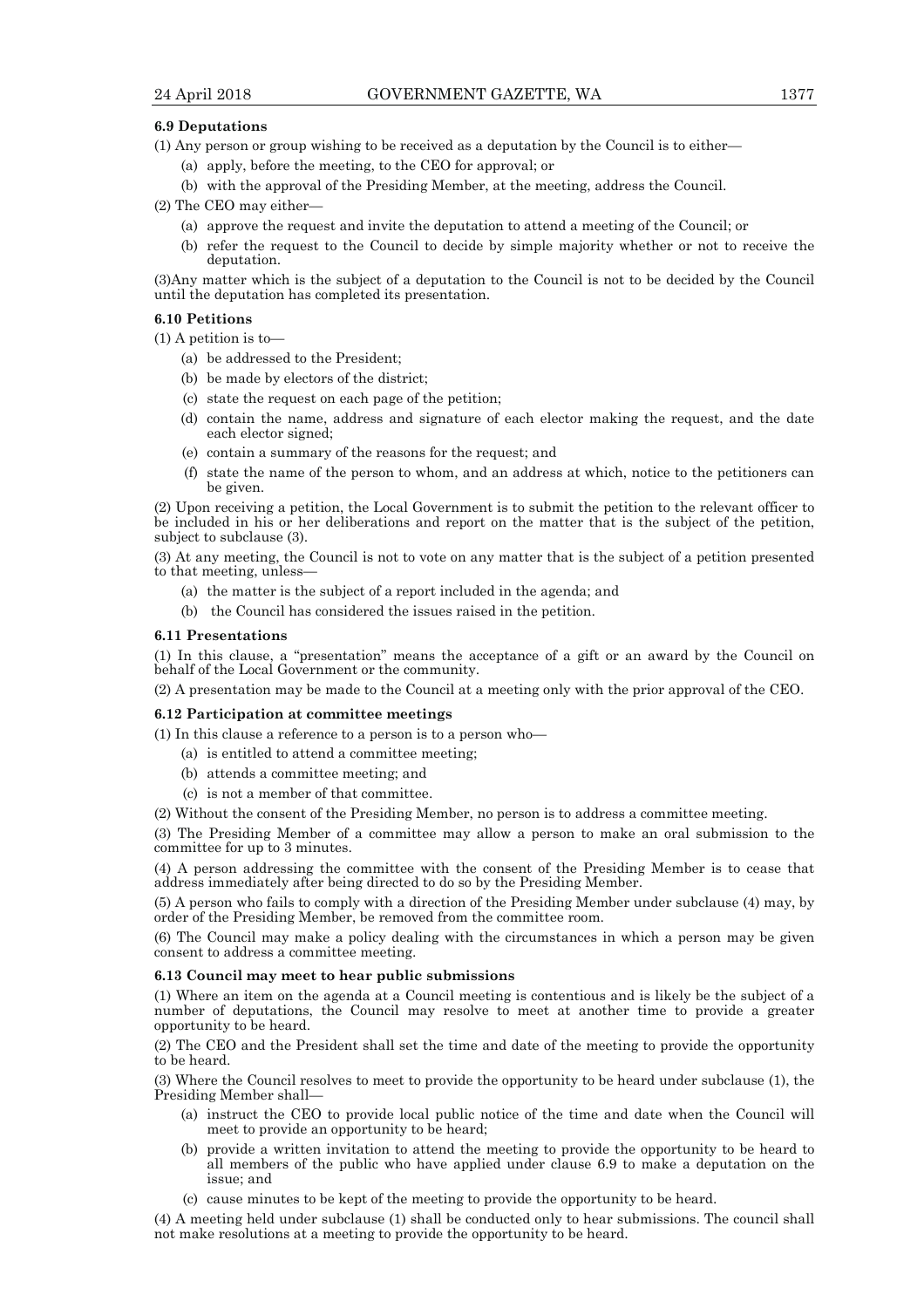(5) At a meeting held under subclause (1), each person making a submission shall be provided with the opportunity to fully state his or her case.

(6) A member of the public shall be limited to 10 minutes in making an oral submission, but this period may be extended at the discretion of the Presiding Member.

(7) Once every member of the public has had the opportunity to make a submission the Presiding Member is to close the meeting.

(8) The CEO is to ensure that a report is included on the agenda of the next Council meeting summarising each submission made at the meeting.

(9) The Council must not resolve on the matter that is the subject of a meeting to provide the opportunity to be heard until it has received the CEO's report under subclause (8).

#### **6.14 Public Inspection of agenda materials**

The right of the public to inspect the documents referred to, and in accordance with, regulation 14 of the Regulations may be exercised at the Shire of Northam Administration Office and on the Local Government's website.

## **6.15 Confidentiality of information withheld**

(1) Information withheld by the CEO from the public under regulation 14(2) of the Regulations is to be—

- (a) identified in the agenda of a Council meeting under the item "Matters for which meeting may be closed";
- (b) marked "*Confidential*" in the agenda; and
- (c) kept confidential by Officers and Members until the Council resolves otherwise.

(2) A member or an officer in receipt of confidential information under subclause (1) or information that is provided or disclosed during a meeting or part of a meeting that is closed to the public is not to disclose any of that information to any person other than another member or an officer to the extent necessary for the purpose of carrying out his or her duties.

(3) Subclause (2) does not apply where a member or officer discloses the information to his or her lawyer or government officer for the purpose of seeking advice in order to lawfully fulfil his or her role and responsibilities.

### **6.16 Recording of proceedings**

(1) A person is not to use any electronic, visual or audio recording device or instrument to record the proceedings of the Council without the permission of the Presiding Member.

(2) If the Presiding Member gives permission under subclause (1), the Presiding Member is to advise the meeting, immediately before the recording is commenced, that such permission has been given and the nature and extent of that permission.

## **6.17 Prevention of disturbance**

(1) A reference in this clause to a person is to a person other than a member.

(2) A person addressing the Council shall extend due courtesy and respect to the Council and the processes under which it operates and shall comply with any direction by the Presiding Member.

(3) A person observing a meeting shall not create a disturbance at a meeting, by interrupting or interfering with the proceedings, whether by expressing approval or dissent, by conversing or by any other means.

(4) A person shall ensure that his or her mobile telephone or pager is not audible during any meeting of the Council.

(5) A person shall not behave in a manner that is contrary to the *Criminal Code*.

## **PART 7—QUESTIONS BY MEMBERS**

**7.1** (1) Members may ask questions relating to an item on the notice paper or on matters related to the good government of persons in the district.

(2) A Member requesting general information from an Officer at a Council meeting may ask a question without notice and with the consent of the Presiding Member, may ask one or more further questions of that Officer or another Officer present at the meeting.

(3) Where possible the Officer shall endeavour to answer the question to the best of his or her knowledge and ability, however, if the information is unavailable or the answer requires research or investigation, the Officer may ask that—

- (a) the question be placed on notice for the next meeting of Council; and
- (b) the answer to the question be given to the Member who asked it within 14 days.

(4) Every question and answer—

- (a) is to be brief and concise; and
- (b) is not to be accompanied by argument, expression of opinion or statement of facts, except to the extent necessary to explain the question or answer.

(5) In answering any question, an Officer may qualify his or her answer and may at a later time in the meeting or at a subsequent meeting alter, correct, add to or otherwise amend the original answer.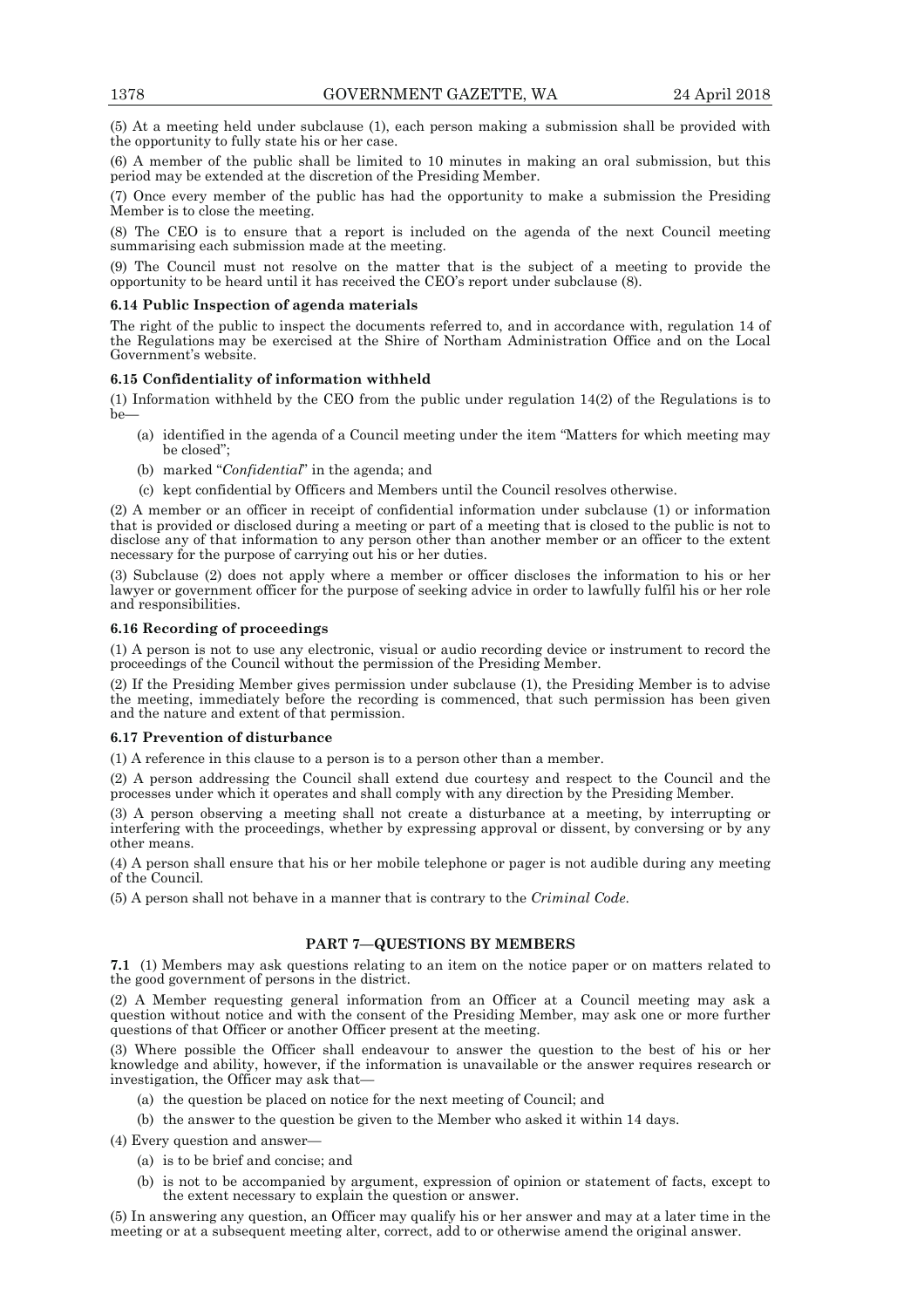## **PART 8—CONDUCT OF MEMBERS**

#### **8.1 Members to be in their proper places**

(1) At the first meeting held after each election day, the CEO is to allot a position at the Council table to each Member.

(2) Each Member is to occupy his or her allotted position at each Council meeting.

#### **8.2 Respect to the Presiding Member**

After the business of a Council has been commenced, a Member is not to enter or leave the meeting without first paying due respect to the Presiding Member.

#### **8.3 Titles to be used**

A speaker, when referring to the President, Deputy President or Presiding Member, or a Member or Officer, is to use the title of that person's office.

#### **8.4 Advice of entry or departure**

During the course of a meeting of the Council, a Member is not to enter or leave the meeting without first advising the Presiding Member, in order to facilitate the recording in the minutes of the time or entry or departure.

## **8.5 Members to indicate their intention to speak**

A Member of the Council who wishes to speak is to indicate his or her intention to speak by raising his or her hand and must stand when speaking at council meetings (excluding committee meetings.) Standing is not required for a member who has an impairment which excludes his/her ability to stand.

#### **8.6 Priority of speaking**

(1) Where two or more Members indicate, at the same time, their intention to speak, the Presiding Member is to decide which Member is entitled to be heard first.

(2) A decision of the Presiding Member under subclause (1) is not open to discussion or dissent.

(3) A Member is to cease speaking immediately after being asked to do so by the Presiding Member.

#### **8.7 Presiding Member may take part in debates**

The Presiding Member may take part in a discussion of any matter before the Council, subject to compliance with these Local Laws.

#### **8.8 Relevance**

(1) A Member is to restrict his or her remarks to the motion or amendment under discussion, or to a personal explanation or point of order.

(2) The Presiding Member, at any time, may—

- (a) call the attention of the meeting to—
	- (i) any irrelevant, repetitious, offensive language by a Member; or
	- (ii) any breach of order by a Member; and
- (b) direct that Member, if speaking, to discontinue his or her speech.

(3) A Member is to comply with the direction of the Presiding Member under subclause (2) by immediately ceasing to speak.

#### **8.9 Speaking twice**

A Member is not to address the Council more than once on any motion or amendment except—

- (a) as the mover of a substantive motion, to exercise a right of reply;
- (b) to raise a point of order; or
- (c) to make a personal explanation.

#### **8.10 Duration of speeches**

(1) A Member is not to speak on any matter for more than 5 minutes without the consent of the Council which, if given, is to be given without debate.

(2) An extension under this clause cannot be given to allow a Member's total speaking time to exceed 10 minutes.

#### **8.11 No speaking after conclusion of debate**

A Member is not to speak on any motion or amendment—

- (a) after the mover has replied; or
- (b) after the question has been put.

## **8.12 No interruption**

A Member is not to interrupt another Member who is speaking unless—

- (a) to raise a point of order;
- (b) to call attention to the absence of a quorum;
- (c) to make a personal explanation under clause 8.13; or
- (d) to move a procedural motion that the Member be no longer heard.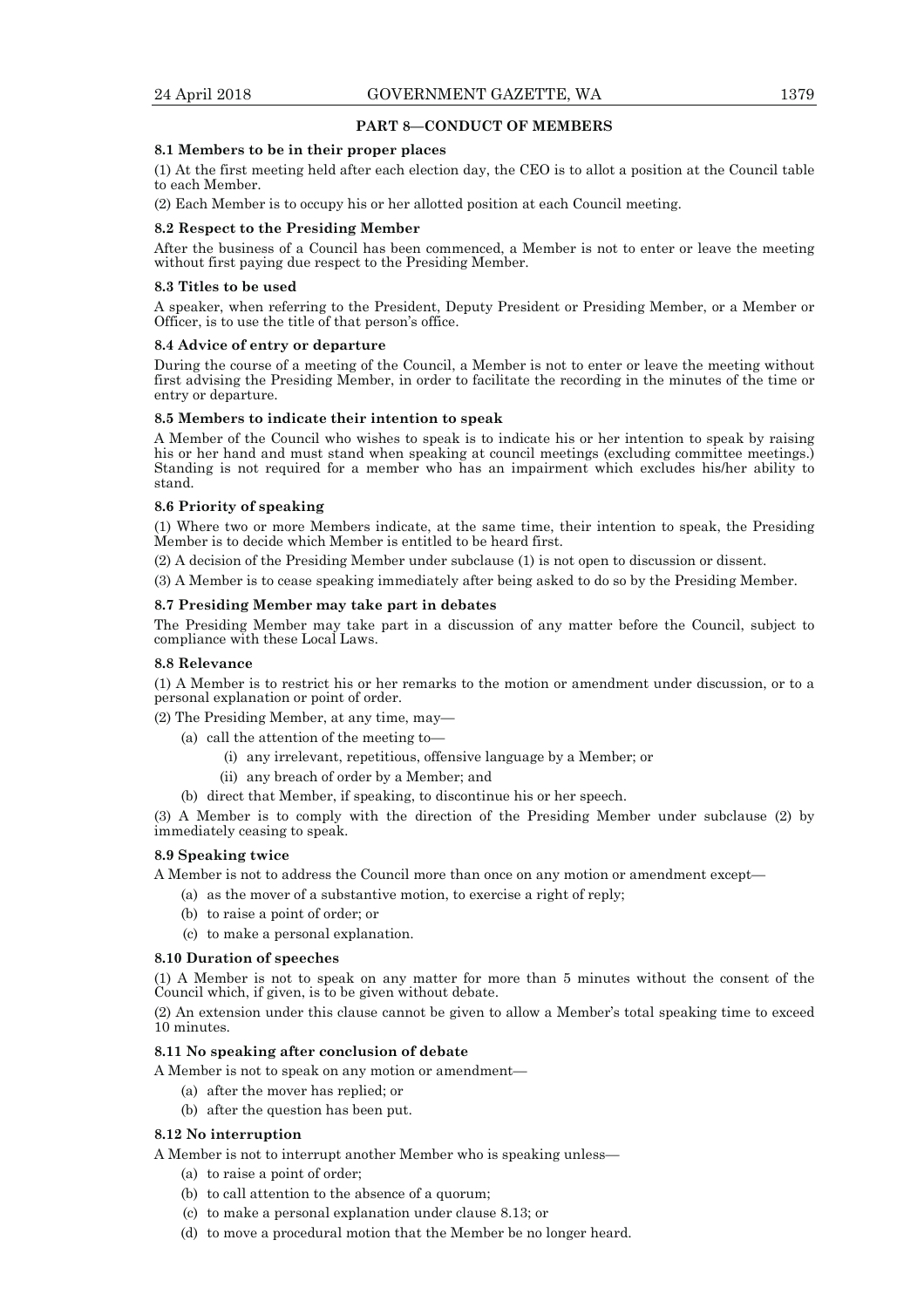### **8.13 Personal explanations**

(1) A Member who wishes to make a personal explanation relating to a matter referred to by another Member who is then speaking is to indicate to the Presiding Member his or her intention to make a personal explanation.

(2) The Presiding Member is to determine whether the personal explanation is to be heard immediately or at the conclusion of the speech by the other Member.

(3) A Member making a personal explanation is to confine his or her observations to a succinct statement relating to a specific part of the speech at which he or she may have been misunderstood.

#### **8.14 No reopening of discussion**

A Member is not to reopen discussion on any Council decision, except to move that the decision be revoked or changed.

#### **8.15 Adverse reflection**

(1) A Member is not to reflect adversely on a decision of the Council except on a motion that the decision be revoked or changed unless the meeting resolves, without debate, that the matter before the meeting cannot otherwise be adequately considered.

(2) A Member is not—

- (a) to reflect adversely on the character or actions of another Member or Officer; or
- (b) to impute any motive to a Member or Officer, unless the meeting resolves, without debate, that the question then before the meeting cannot otherwise be adequately considered.

(3) A Member is not to use offensive expressions in reference to any Member, Officer or other person.

(4) A member must not make a statement that a local government employee is incompetent or dishonest, either verbally or in writing.

(5) If a Member specifically requests, immediately after their use, that any particular words used by a Member be recorded in the minutes—

- (a) the Presiding Member is to cause the words used to be taken down and read to the meeting for verification; and
- (b) the Council may, by resolution, decide to record those words in the minutes.

#### **8.16 Withdrawal of offensive language**

(1) A Member who, in the opinion of the Presiding Member, uses an expression which—

- (a) in the absence of a resolution under clause 8.15-
	- (i) reflects adversely on the character or actions of another Member or Officer; or
	- (ii) imputes any motive to a Member or Officer; or
- (b) is offensive, must, when directed by the Presiding Member, withdraw the expression and make a satisfactory apology.

(2) If a Member fails to comply with a direction of the Presiding Member under subclause (1), the Presiding Member may refuse to hear the Member further on the matter then under discussion and call on the next speaker.

## **PART 9—PRESERVING ORDER**

### **9.1 Presiding Member to preserve order**

(1) The Presiding Member is to preserve order, and, whenever he or she considers necessary, may call any Member to order.

(2) When the Presiding Member speaks during a debate, any Member then speaking, or indicating that he or she wishes to speak, is immediately to sit down and every Member present is to preserve strict silence so that the Presiding Member may be heard without interruption.

(3) Subclause (2) is not to be used by the Presiding Member to exercise the right provided in clause 8.7, but to preserve order.

## **9.2 Point of order**

(1) A Member may object, by way of a point of order, only to a breach of—

- (a) any of these Local Laws; or
- (b) any other written law.
- (2) Despite anything in these Local Laws to the contrary, a point of order—
	- (a) takes precedence over any discussion; and
		- (b) until determined, suspends the consideration or discussion of any other matter.

#### **9.3 Procedures on a point of order**

(1) A Member who is addressing the Presiding Member is not to be interrupted except on a point of order.

(2) A Member interrupted on a point of order is to resume his or her seat until—

- (a) the Member raising the point of order has been heard; and
	- (b) the Presiding Member has ruled on the point of order,

and, if permitted, the Member who has been interrupted may then proceed.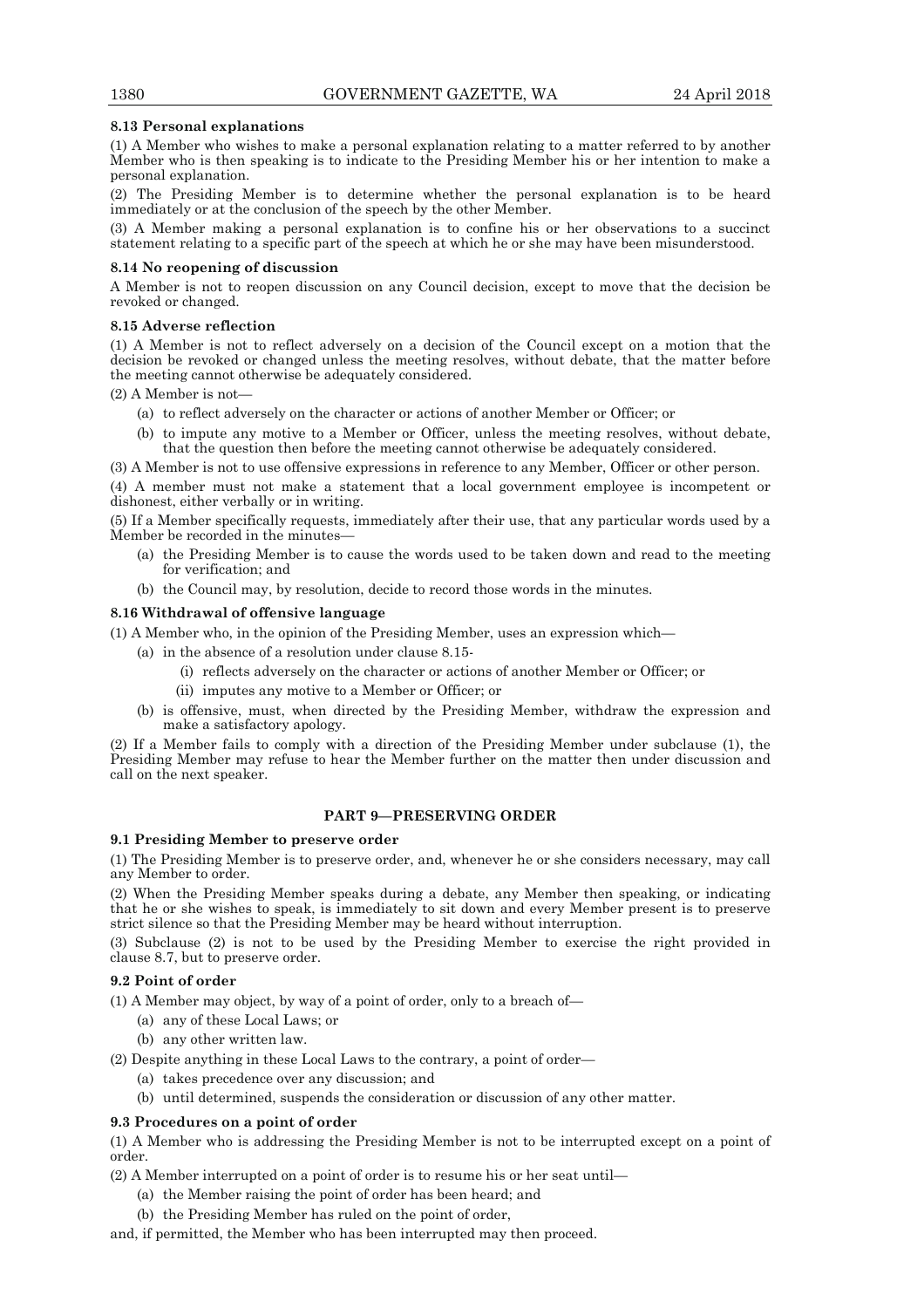#### **9.4 Calling attention to breach**

A Member may, at any time, draw the attention of the Presiding Member to any breach of these Local Laws.

#### **9.5 Ruling by the Presiding Member**

(1) The Presiding Member is to rule on any point of order which is raised by either upholding or rejecting the point of order.

(2) A ruling by the Presiding Member on a point of order is to be final unless the majority of members present and voting, on a motion moved immediately after the ruling, dissent from the ruling.

(3) Subject to a motion of dissent being carried under subclause (2), if the Presiding Member rules that—

a statement made or act done by a Member is out of order, the Presiding Member may require the Member to make an explanation, retraction or apology.

## **9.6 Continued breach of order**

If a Member—

- (a) persists in any conduct that the Presiding Member had ruled is out of order; or
- (b) refuses to make an explanation, retraction or apology required by the Presiding Member under clause 9.5(3), the Presiding Member may direct the Member to refrain from taking any further part in the matter under discussion, other than by voting, and the Member is to comply with that direction.

#### **9.7 Right of Presiding Member to adjourn**

(1) For the purpose of preserving or regaining order, the Presiding Member may adjourn the meeting for a period of up to 15 minutes.

(2) On resumption, the debate is to continue at the point at which the meeting was adjourned.

(3) If, at any one meeting, the Presiding Member adjourns the meeting more than once for the purpose of preserving or regaining order, the second or subsequent adjournment may be to a later time on the same day or to another day.

#### **PART 10—DEBATE OF SUBSTANTIVE MOTIONS**

## **10.1 Motions to be stated and in writing**

Any Member who wishes to move a substantive motion or an amendment to a substantive motion—

- (a) is to state the substance of the motion before speaking to it; and
- (b) if required by the Presiding Member, is to put the motion or amendment in writing.

#### **10.2 Motions to be supported**

(1) A substantive motion or an amendment to a substantive motion is not open to debate until it has been seconded.

(2) A motion to revoke or change a decision made at a Council meeting is not open to debate unless the motion has the support required under regulation 10 of the Regulations.

#### **10.3 Unopposed business**

(1) Immediately after a substantive motion has been moved and seconded, the Presiding Member may ask the meeting if any Member opposes it.

(2) If no Member opposes the motion, the Presiding Member may declare it carried without debate and without taking a vote.

(3) A motion declared carried under this clause is to be recorded in the minutes as a unanimous decision of the Council.

(4) If a Member opposes a motion, the motion is to be dealt with under this Part.

(5) This clause does not apply to a motion to revoke or change a decision which has been made at a Council meeting.

#### **10.4 Only one substantive motion at a time**

When a substantive motion is under debate at a meeting of the Council, no further substantive motion is to be accepted. The Council is not to consider more than one substantive motion at any time.

#### **10.5 Order of call in debate**

The Presiding Member is to call speakers to a substantive motion in the following order—

- (a) the mover to state the motion;
- (b) a seconder to the motion;
- (c) the mover to speak to the motion;
- (d) a speaker against the motion;
- (e) the seconder to speak to the motion
- (f) a speaker for the motion;
- (g) other speakers against and for the motion, alternating in view where possible; and
- (h) mover takes right of reply which closes debate.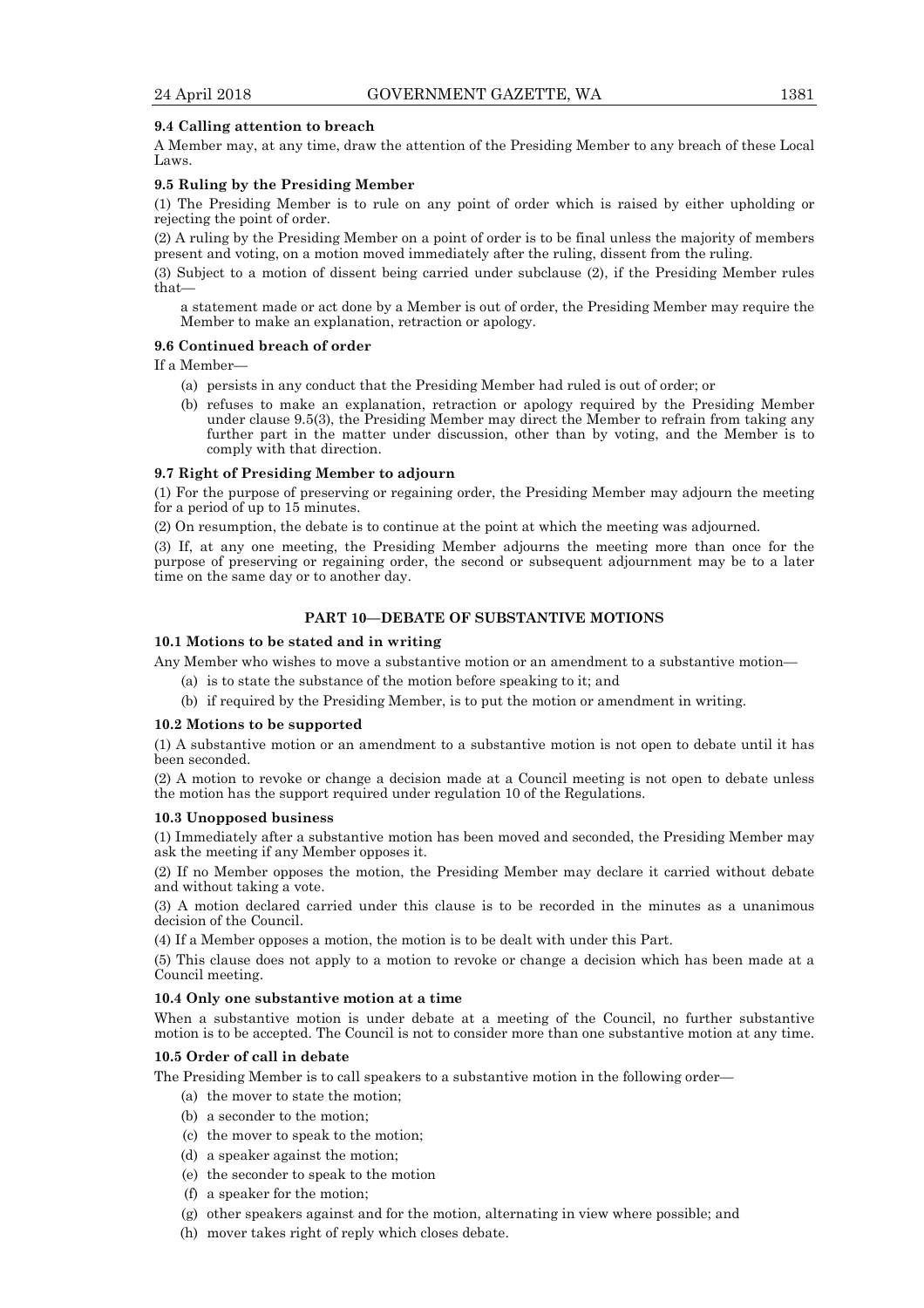### **10.6 Limit of debate**

The Presiding Member may offer the right of reply and put a substantive motion to the vote if he or she believes that sufficient discussion has taken place even though all Members may not have spoken.

#### **10.7 Member may require question to be read**

A Member may require the question or matter under discussion to be read at any time during a debate, but not so as to interrupt any other Member who is speaking.

#### **10.8 Consent of seconder required for alteration**

The mover of a substantive motion may not alter the wording of the motion without the consent of the seconder.

#### **10.9 Order of amendments**

Any number of amendments may be proposed to a substantive motion, but when an amendment is moved to a substantive motion, no second or subsequent amendment is to be moved or considered until the first amendment has been withdrawn, carried or lost.

#### **10.10 Form of an amendment**

An amendment must add, delete, or substitute words to the substantive motion.

## **10.11 Amendment must not negate original motion**

An amendment to a substantive motion cannot negate the original motion or the intent of the original motion.

### **10.12 Relevance of amendments**

Each amendment is to be relevant to the motion in respect of which it is moved.

### **10.13 Mover of motion may speak on amendment**

Any Member may speak during debate on an amendment.

### **10.14 Effect of an amendment**

If an amendment to a substantive motion is carried, the motion as amended then becomes the substantive motion, on which any Member may speak and any further amendment may be moved.

### **10.15 Withdrawal of motion or amendment**

(1) Subject to subclause (2), the Council may, without debate, grant leave to withdraw a motion or amendment on the request of the mover of the motion or amendment and with the approval of the seconder.

(2) Where an amendment has been proposed to a substantive motion, the substantive motion is not to be withdrawn, except by consent of the majority of Members present, until the amendment proposed has been withdrawn or lost.

## **10.16 Right of reply**

(1) The mover of a substantive motion has the right of reply.

(2) The mover of any amendment to a substantive motion has a right of reply.

(3) The right of the reply may only be exercised—

- (a) where no amendment is moved to the substantive motion—at the conclusion of the discussion on the motion; or
- (b) where one or more amendments have been moved to the substantive motion—at the conclusion of the discussion on the substantive motion and any amendments.
- (4) After the mover of the substantive motion has commenced the reply—
	- (a) no other Member is to speak on the question;
	- (b) there is to be no further discussion on, or any further amendment to, the motion.

(5) The right of the reply is to be confined to rebutting arguments raised by previous speakers and no new matter is to be introduced.

(6) At the conclusion of the right of reply, the substantive motion, or the substantive motion as amended, is immediately to be put to the vote.

## **PART 11—PROCEDURAL MOTIONS**

#### **11.1 Permissible procedural motions**

In addition to the right to move an amendment to a substantive motion a Member may move the following procedural motions—

- (a) that the meeting proceed to the next item of business;
- (b) that the debate be adjourned;
- (c) that the meeting now adjourn;
- (d) that the question be now put;
- (e) that the Member be no longer heard;
- (f) that the ruling of the Presiding Member be disagreed with;
- (g) that the Standing Orders clause…. be suspended;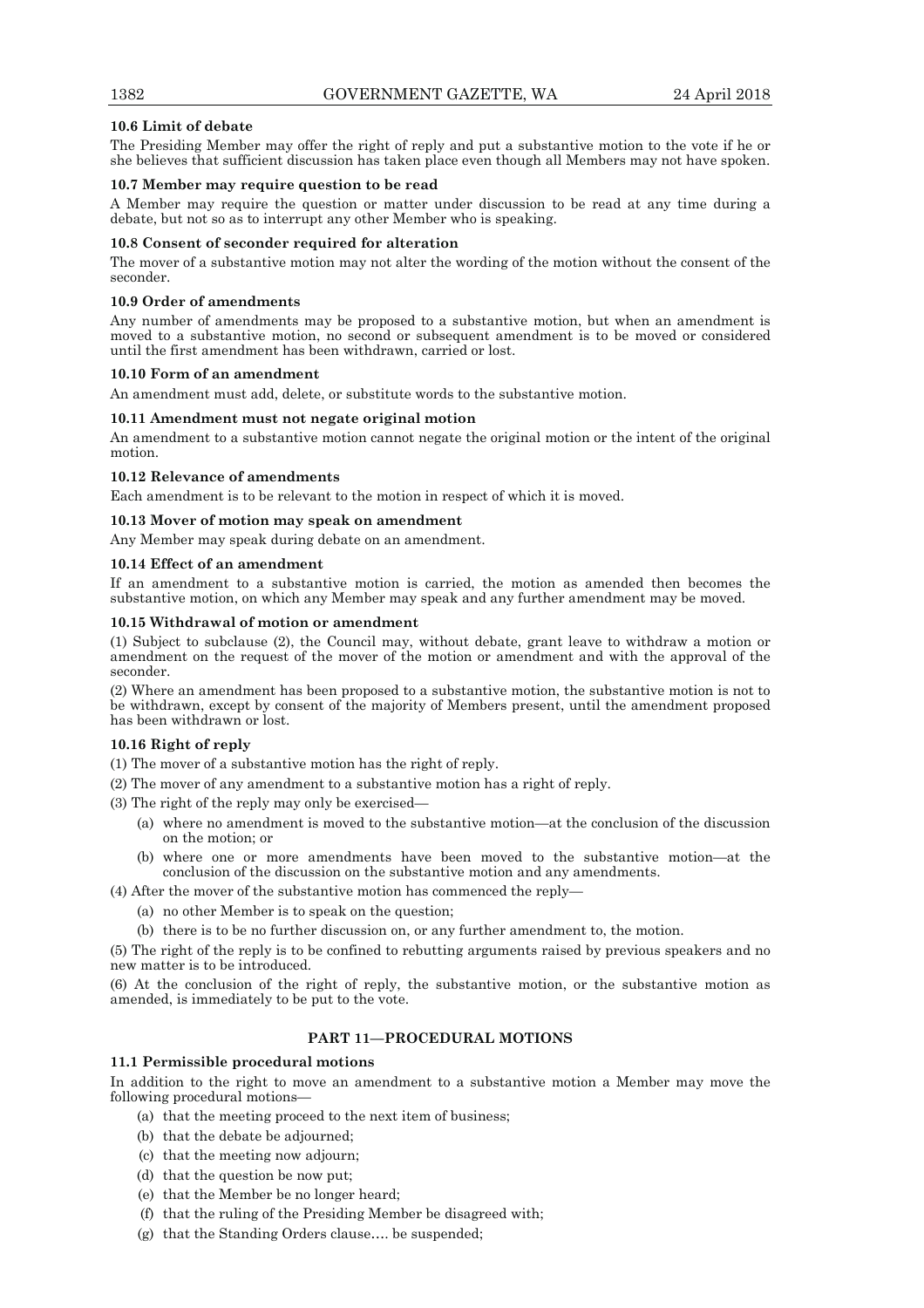- (h) that the Standing Orders be resumed;
- (i) that the meeting be closed to the public (see clause 6.2).
- (j) that the motion lie on the table

#### **11.2 No debate**

(1) The mover of a motion specified in paragraph (a), (b), (c), (f) or (g) of clause 11.1 may speak to the motion for not more than five minutes, the seconder is not to speak other than to formally second the motion, and there is to be no debate on the motion.

(2) The mover of a motion specified in paragraph (d) or (e) of clause 11.1 may not speak to the motion, the seconder is not to speak other than to formally second the motion, and there is to be no debate on the motion.

#### **11.3 Who may move**

No person who has moved, seconded, or spoken for or against the substantive motion, or any amendment to the substantive motion, may move any procedural motion which, if carried, would close the debate on the substantive motion or amendment.

#### **11.4 Procedural motions—right of reply on substantive motion**

The carrying of a procedural motion which closes debate on the substantive motion or amendment and forces a decision on the substantive motion or amendment does not deny the right of reply to the mover of the substantive motion.

#### **11.5 Meeting to proceed to the next business**

The motion "that the meeting proceed to the next business", if carried, has the effect that—

- (a) the debate on the substantive motion or amendment ceases immediately;
- (b) no decision is made on the substantive motion;
- (c) the Council moves to the next item of business; and
- (d) there is no requirement for the matter to be raised again for consideration.

#### **11.6 Debate to be adjourned**

A motion "that the debate be adjourned"—

- (a) is to state the time to which the debate is to be adjourned; and
- (b) if carried, has the effect that all debate on the substantive motion or amendment ceases immediately, but continues at the time stated in the motion.

#### **11.7 Meeting now adjourn**

(1) A Member is not to move or second more than one motion of adjournment during the same sitting of the Council.

(2) Before putting the motion for the adjournment of the Council, the Presiding Member may seek leave of the Council to deal first with matters that may be the subject of an adoption by exception resolution.

(3) A motion "that the meeting now adjourn"—

- (a) is to state the time and date to which the meeting is to be adjourned; and
- (b) if carried, has the effect that the meeting is adjourned to the time and date specified in the motion.

(4) A meeting adjourned under subclause (3) is to continue from the point at which it was adjourned, unless the Presiding Member or the Council determines otherwise.

#### **11.8 Question to be put**

(1) If the motion "that the question be now put", is carried during debate on a substantive motion without amendment, the Presiding Member is to offer the right of reply and then put the motion to the vote without further debate.

(2) If the motion "that the question be now put" is carried during discussion of an amendment, the Presiding Member is to put the amendment to the vote without further debate.

(3) This motion, if lost, causes debate to continue.

#### **11.9 Member to be no longer heard**

If the motion "that the member be no longer heard", is carried, the speaker against whom the motion has been moved cannot speak further on the current substantive motion, or any amendment relating to it, except to exercise the right of reply if he or she is the mover of the substantive motion.

## **11.10 Ruling of the Presiding Member to be disagreed with**

If the motion "that the ruling of the Presiding Member be disagreed with", is carried, that ruling is to have no effect and the meeting is to proceed accordingly.

## **PART 12—DISCLOSURE OF INTERESTS**

#### **12.1 Disclosure of interests**

Disclosure of interests is dealt with in Part 5 Division 6 of the Act.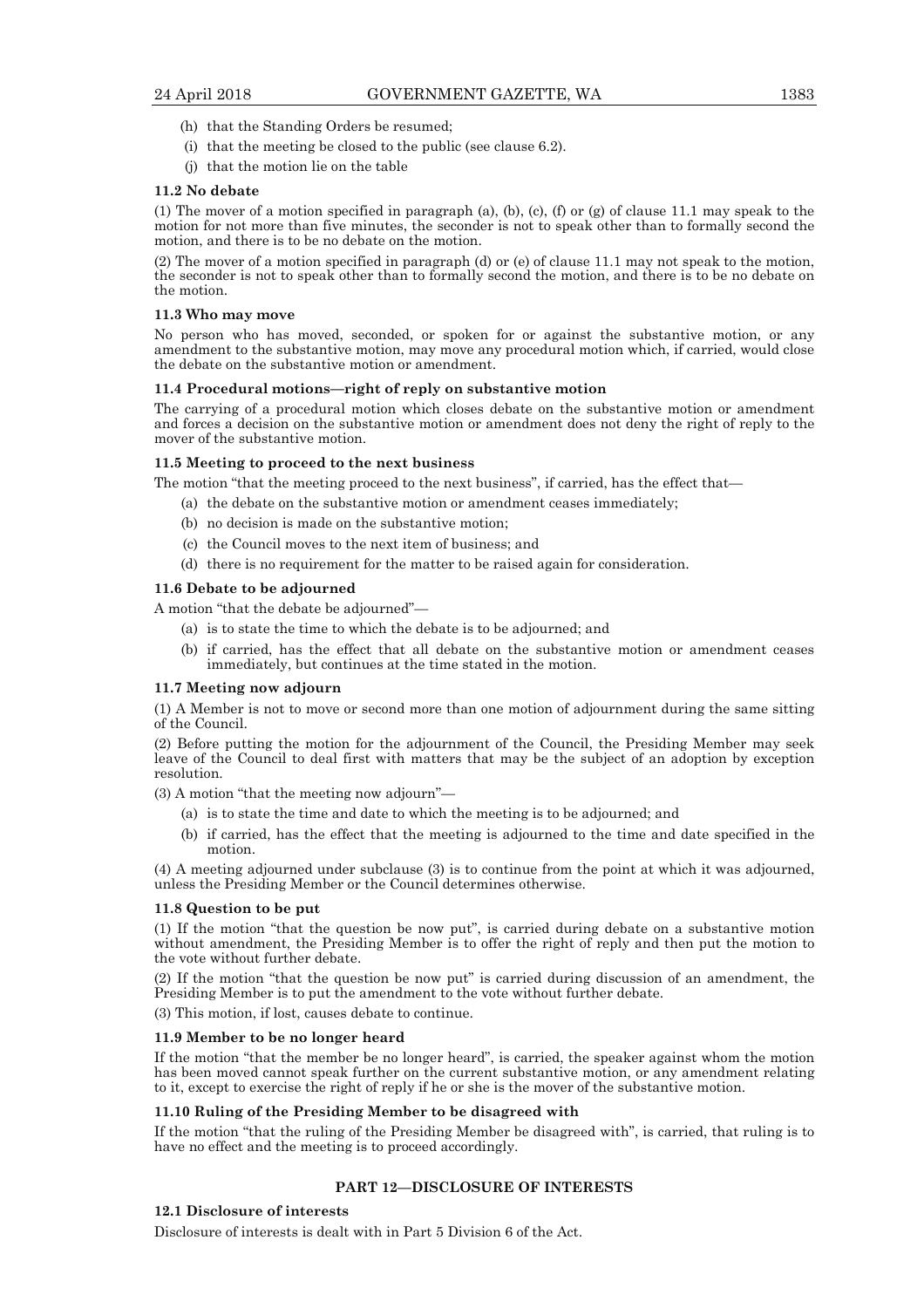## **PART 13—VOTING**

## **13.1 Question—when put**

(1) Immediately after the debate on any question is concluded and the right of reply has been exercised, the Presiding Member—

- (a) is to put the question to the Council; and
- (b) if requested by any Member, is to again state the terms of the question.
- (2) A Member is not to leave the meeting when the Presiding Member is putting any question.

## **13.2 Voting**

Voting is dealt with in s5.21 of the Act and the Regulations.

## **13.3 Majorities required for decisions**

The majorities required for decisions of the Council and committees are dealt with in the Act.

## **13.4 Method of taking vote**

- (1) In taking the vote on any motion or amendment the Presiding Member—
	- (a) is to put the question, first in the affirmative, and then in the negative;
	- (b) may put the question in this way as often as may be necessary to enable him or her to determine whether the affirmative or the negative has the majority of votes;
	- (c) may accept a vote on the show of hands; and,
	- (d) is subject to this clause to declare the result.

(2) If a Member calls for a show of hands, the result of the vote is to be determined on the count of raised hands.

(3) If a member of council or a committee specifically requests that there be recorded—

- (a) his or her vote; or,
- (b) the vote of all members present on a matter voted on at a meeting of the council or committee, the person presiding is to cause the vote or votes, as the case may be, to be recorded in the minutes.
- (4) If a Member calls for a division—
	- (a) those voting in the affirmative are to pass to the right of the Chair; and
	- (b) those voting in the negative are to pass to the left of the Chair.
- (5) For every division, the CEO is to record—
	- (a) the name of each member who voted; and
	- (b) whether he or she voted in the affirmative or negative.

## **PART 14—MINUTES OF MEETINGS**

## **14.1 Keeping of minutes**

The keeping and confirmation of minutes are dealt with in s5.22 of the Act.

## **14.2 Content of minutes**

(1) The content of minutes is dealt with in regulation 11 of the Regulations.

(2) In addition to the matters required by regulation 11, the minutes of a Council meeting is to include, where an application for approval is refused or the authorisation of a licence, permit or certificate is withheld or cancelled, the reasons for the decision.

## **14.3 Public inspection of unconfirmed minutes**

The public inspection of unconfirmed minutes is dealt with in regulation 13 of the Regulations.

## **14.4 Confirmation of minutes**

(1) When minutes of an ordinary meeting of the Council are distributed for consideration prior to their confirmation at the next meeting, if a Member is dissatisfied with the accuracy of the minutes, the Member may provide the Local Government with a written copy of the alternative wording to amend the minutes no later than 7 clear working days before the next ordinary meeting of the Council.

(2) At the next ordinary meeting of the Council, the Member who provided the alternative wording shall, at the time for confirmation of minutes—

- (a) state the item or items with which he or she is dissatisfied; and
- (b) propose a motion clearly outlining the alternative wording to amend the minutes.

(3) Members must not discuss items of business contained in the minutes, other than discussion as to their accuracy as a record of the proceedings.

## **PART 15—ADJOURNMENT OF MEETING**

## **15.1 Meeting may be adjourned**

The Council may adjourn any meeting—

(a) to a later time on the same day; or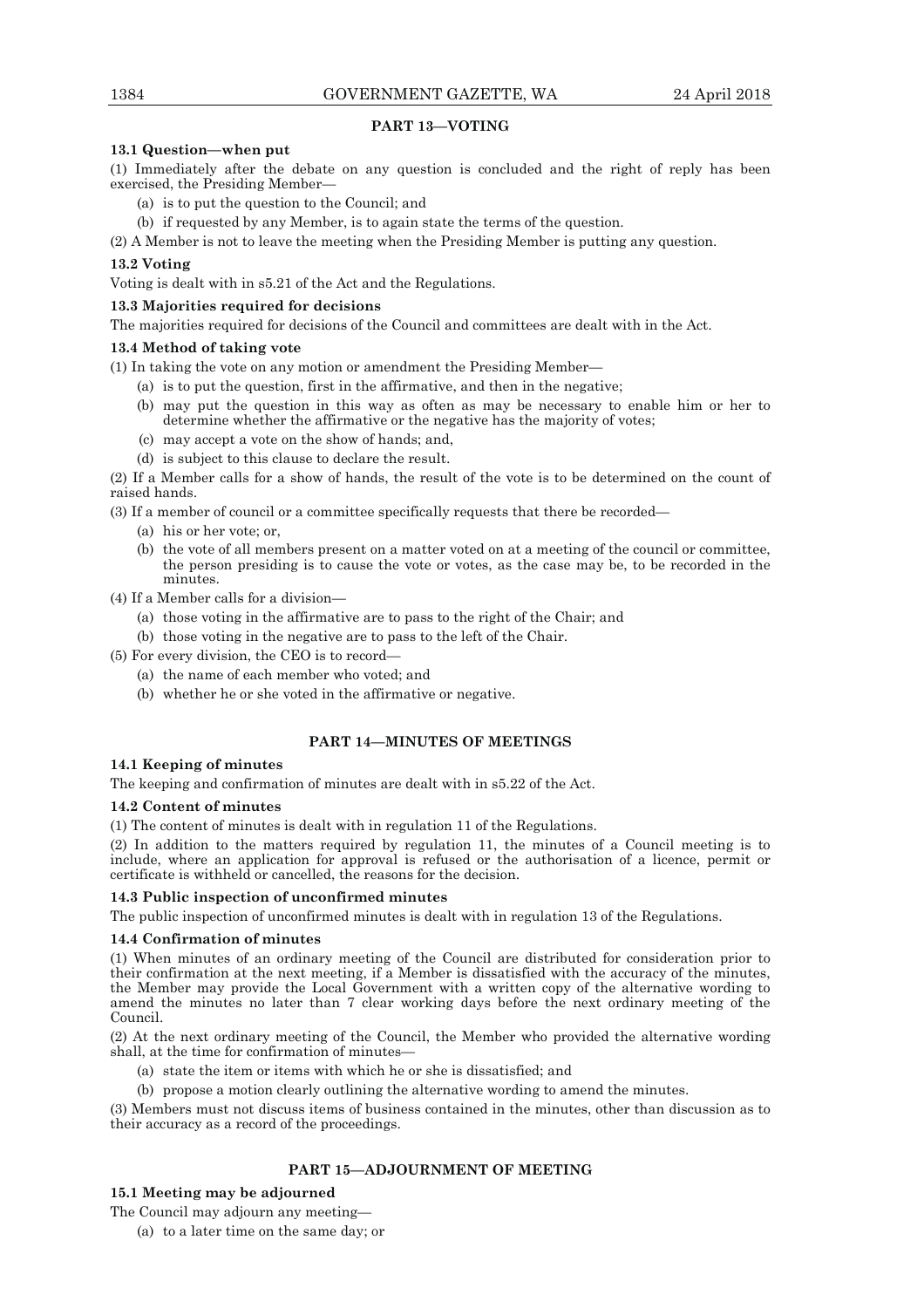(b) to any other time on any other day, including a time which coincides with the conclusion of another meeting or event.

#### **15.2 Effect of adjournment**

Where any matter, motion, debate or meeting is adjourned under these Local Laws—

- (a) the names of Members who have spoken on the matter prior to the adjournment are to be recorded in the minutes;
- (b) debate is to be resumed at the next meeting at the point where it was interrupted; and
- (c) the provisions of clause 8.9 [speaking twice] apply when the debate is resumed.

## **PART 16—REVOKING OR CHANGING DECISIONS**

## **16.1 Requirements to revoke or change decisions**

The requirements to revoke or change a decision made at a meeting are dealt with in regulation 10 of the Regulations.

#### **16.2 Limitations on powers to revoke or change decisions**

(1) Subject to subclause (2), the Council or a committee is not to consider a motion to revoke or change a decision—

- (a) where, at the time the motion is moved or notice is given, any action has been taken under clause 16.3 to implement the decision; or
- (b) where the decision is procedural in its form or effect.

(2) The Council or a committee may consider a motion to revoke or change a decision of the kind described in subclause (1)(a) if the motion is accompanied by a written statement of the legal and financial consequences of carrying the motion.

#### **16.3 Implementing a decision**

(1) In this clause—

- (a) "authorisation" means a licence, permit, approval or other means of authorising a person to do anything;
- (b) "implement", in relation to a decision, includes—
	- (i) communicate notice of the decision to a person affected by, or with an interest in, the decision; and
	- (ii) take any other action to give effect to the decision; and
- (c) "valid notice of revocation motion" means a notice of motion to revoke or change a decision that complies with the requirements of the Act, Regulations and the Local Laws and may be considered, but has not yet been considered, by the Council or a committee as the case may be.

(2) Subject to subclause (4), and unless a resolution is made under subclause (3), a decision made at a meeting is not to be implemented by the CEO or any other person until the afternoon of the first business day after the commencement of the meeting at which the decision was made.

(3) The Council or a committee may, by resolution carried at the same meeting at which a decision was made, direct the CEO or another person to take immediate action to implement the decision.

(4) A decision made at a meeting is not to be implemented by the CEO or any other person—

- (a) if, before commencing any implementation action, the CEO or that person is given a valid notice of revocation motion; and
- (b) unless and until the valid notice of revocation motion has been determined by the Council or the committee as the case may be.

(5) The CEO is to ensure that members of the public attending the meeting are informed by an appropriate notice that a decision to grant an authorisation—

- (a) is to take effect only in accordance with this clause; and
- (b) cannot be acted upon by the person who has been granted the authorisation unless and until the decision has been implemented in accordance with this clause.

## **PART 17—SUSPENSION OF LOCAL LAWS**

## **17.1 Suspension of Local Laws**

(1) A Member may at any time move that the operation of one or more of the provisions of these Local Laws be suspended and nominate which clause they wish to suspend.

(2) A Member moving a motion under subclause (1) is to state the reasons for the motion, but no other discussion is to take place.

(3) A motion under subclause (1) which is—

- (a) seconded; and
- (b) carried by an absolute majority, is to suspend the operation of the clause or clauses to which the motion relates for the duration of the meeting, unless the meeting earlier resolves otherwise.